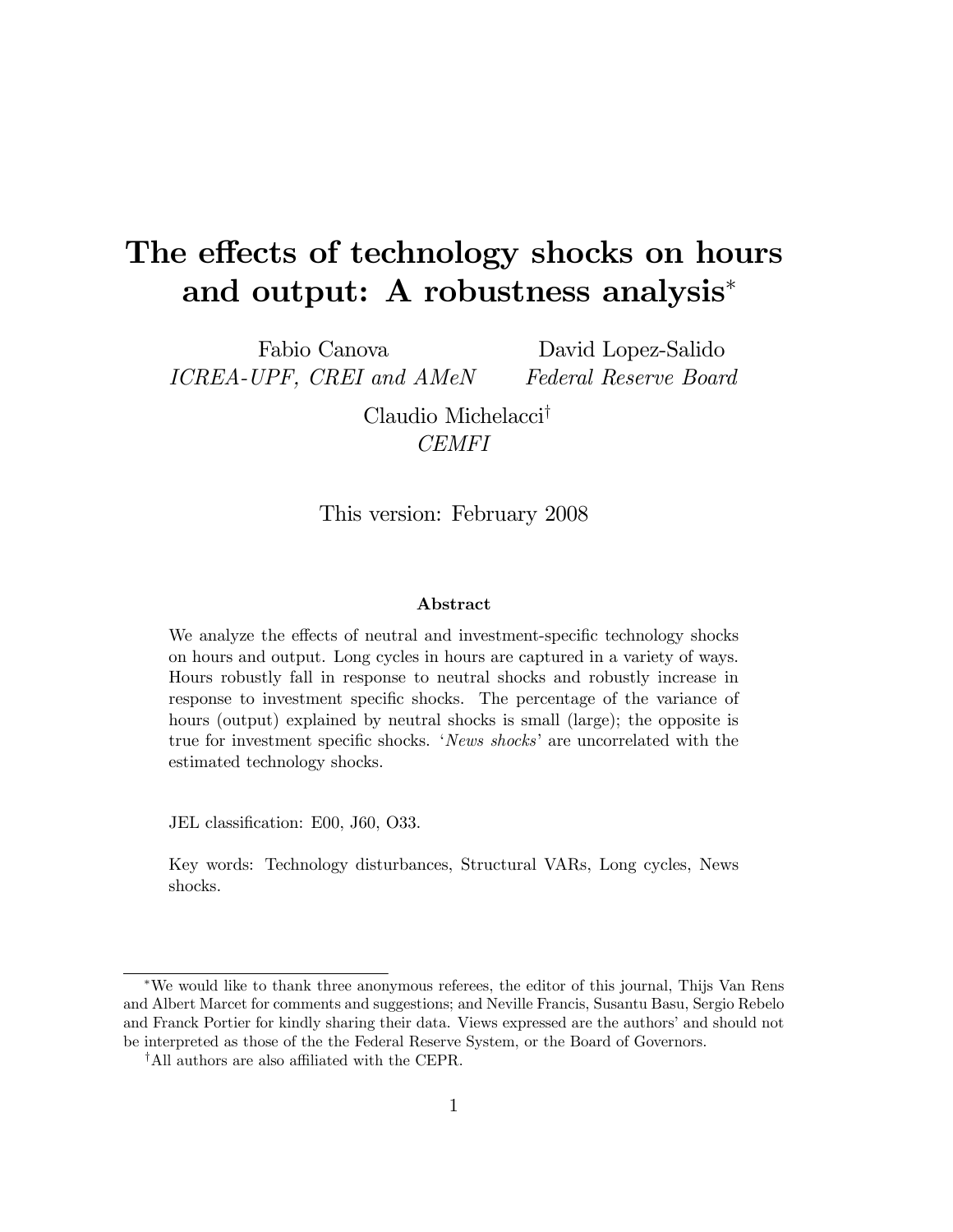#### 1 Introduction

There has been a renewed interest in empirically examining the effects of technology shocks on total per-capita hours following the work of Galí (1999, 2005), Christiano et. al. (2003), Uhlig (2004), Francis and Ramey (2005) and, more recently, Dedola and Neri (2007). This interest is typically motivated by the fact that the dynamics of hours differ if such disturbances occur in a basic RBC model (where hours increase) or in a basic sticky-price model (where hours decrease). Unfortunately, the available evidence is, at best, mixed and its interpretation controversial.

This state of affairs is due, in part, to the complicated task that applied researchers face. First, technology shocks are identified using long run restrictions (see e.g. Galí (1999)). However, it is know that identification via long run restrictions is weak, in the sense of Faust and Leeper (1997), and available samples may be too short or unstable to credibly impose such restrictions (see Erceg, et. al. (2005)). Furthermore, other primitive shocks may have similar long run features as technology shocks (see Uhlig (2004)). Second, different types of technological disturbances may have different effects on hours, making the outcomes of standard bivariate models, where only one generic technology shock is identified, uninterpretable (see Fisher (2006) and Michelacci and Lopez-Salido (2007)). Third, as recently emphasized by Canova, et.al. (2006) and Kehoe and Ruhl (2007), the choice of price deflators may matter for correctly recovering the effects of technological disturbances. Fourth, the response of hours appears depends on a number of auxiliary statistical assumptions, including the treatment of long cycles in hours, the lag length of the empirical model and the horizon at which the identifying restrictions are imposed. Finally, the recent evidence provided by Beaudry and Portier (2005), where generic shocks that change expectations about the future (which they call 'news shocks') are the same as the identified technology shocks, makes the interpretation of the latter problematic.

This paper empirically examines the effects of technology on hours and output addressing these issues in an unified and comprehensive manner. In particular, we remove long cycles in hours in a number ways; we separately analyze the dynamics induced by two different technology shocks (neutral and investment specific) and examine their relationship with other shocks identified in the literature. We also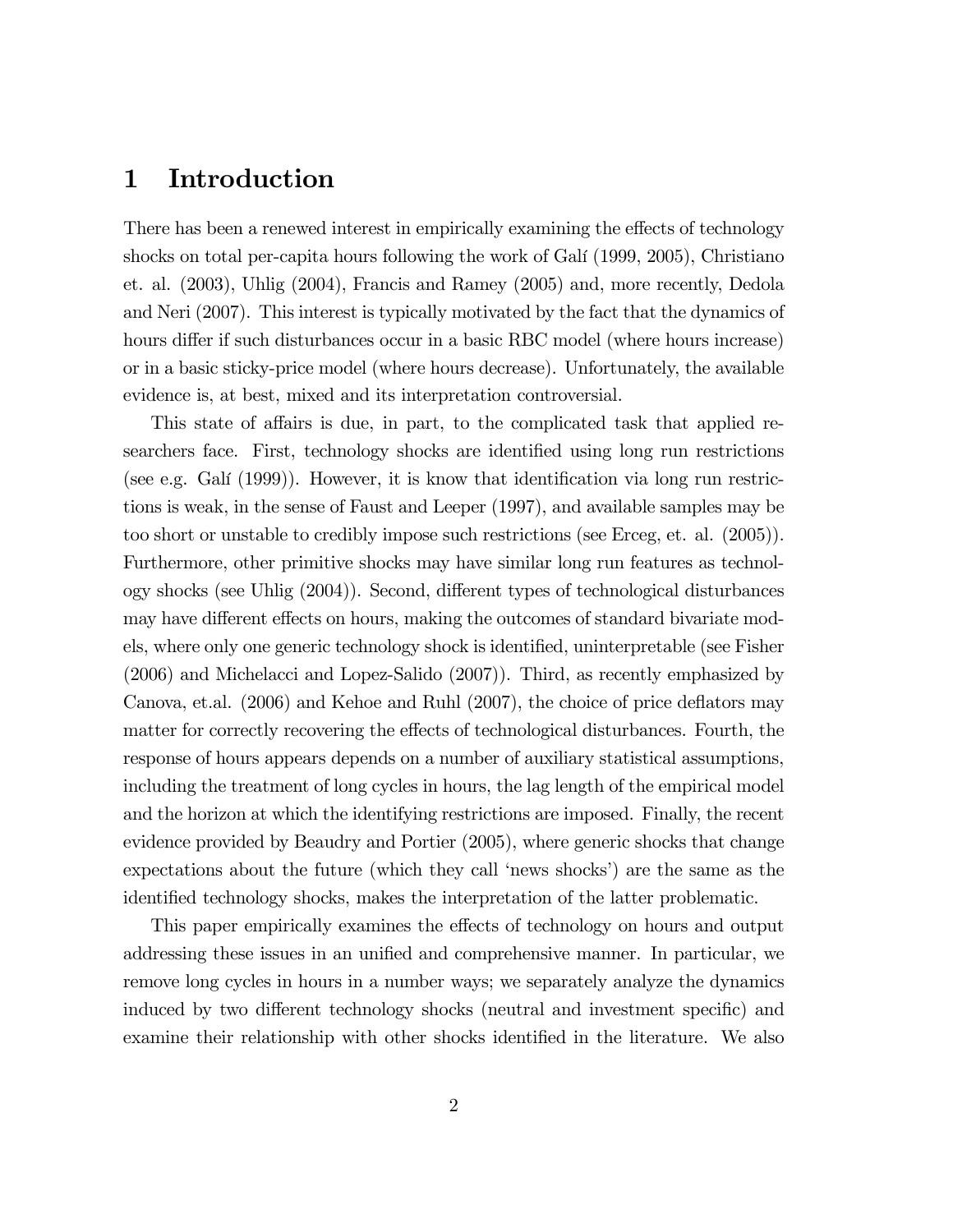deal with the potential misspecification created by VARs with a limited number of variables and a finite number of lags and study the robustness of the conclusions to alternative identification schemes and different measures for the price deflators.

We find that once we remove long cycles in hours, all the other pieces of the puzzle become irrelevant; regardless of the lag length, the choice of price deflators, the identification scheme, the presence of omitted variables and other auxiliary statistical assumptions one is forced to make in specifying the VAR, hours robustly fall in response to neutral shocks while they robustly increase in response to investment specific shocks. We also find that the contribution of neutral shocks to hours fluctuations is small, while the contribution of investment specific shocks is substantial. Interestingly, the relative importance of the two shocks for output fluctuations is reversed: neutral shocks explain about twice as much as investment specific shocks of the forecast error variance of output at all horizons.

Estimated neutral shocks have peaks and troughs which occur in correspondence of NBER peaks and throughs, while investment specific shocks fail to display significant cyclical features. Our technology shocks are uncorrelated with potentially important omitted variables; they do not stand in for other likely sources of disturbances; are unrelated to the news shocks of Beaudry and Portier (2005), and differ from the technology shocks one would extract from accounting exercises.

Our results complement and qualify several other contributions in the literature. Regarding the issue of long cycles in hours and how should be dealt with in the VAR, two contrasting arguments are typically made. If one conditions the analysis on the models used to interpret the results–Christiano et. al. (2003), Uhlig (2004), Dedola and Neri (2007) –per-capita hours should enter the empirical model in level, since basic RBC and New-Keynesian models produce stationary hours fluctuations, even when technology is non-stationary. If one conditions the analysis on the statistical properties of the data and follows a classical statistical approach –Galí (1999), and Francis and Ramey (2005) —the VAR should include hours in differences. Figure 1, which shows that the standard per-capita hours series displays long but essentially stationary cycles. These cycles are of longer duration than those considered in the business cycle literature and may reflect e.g. demographics, long run trends in labor market participation or R&D activities. This paper argues that disregarding them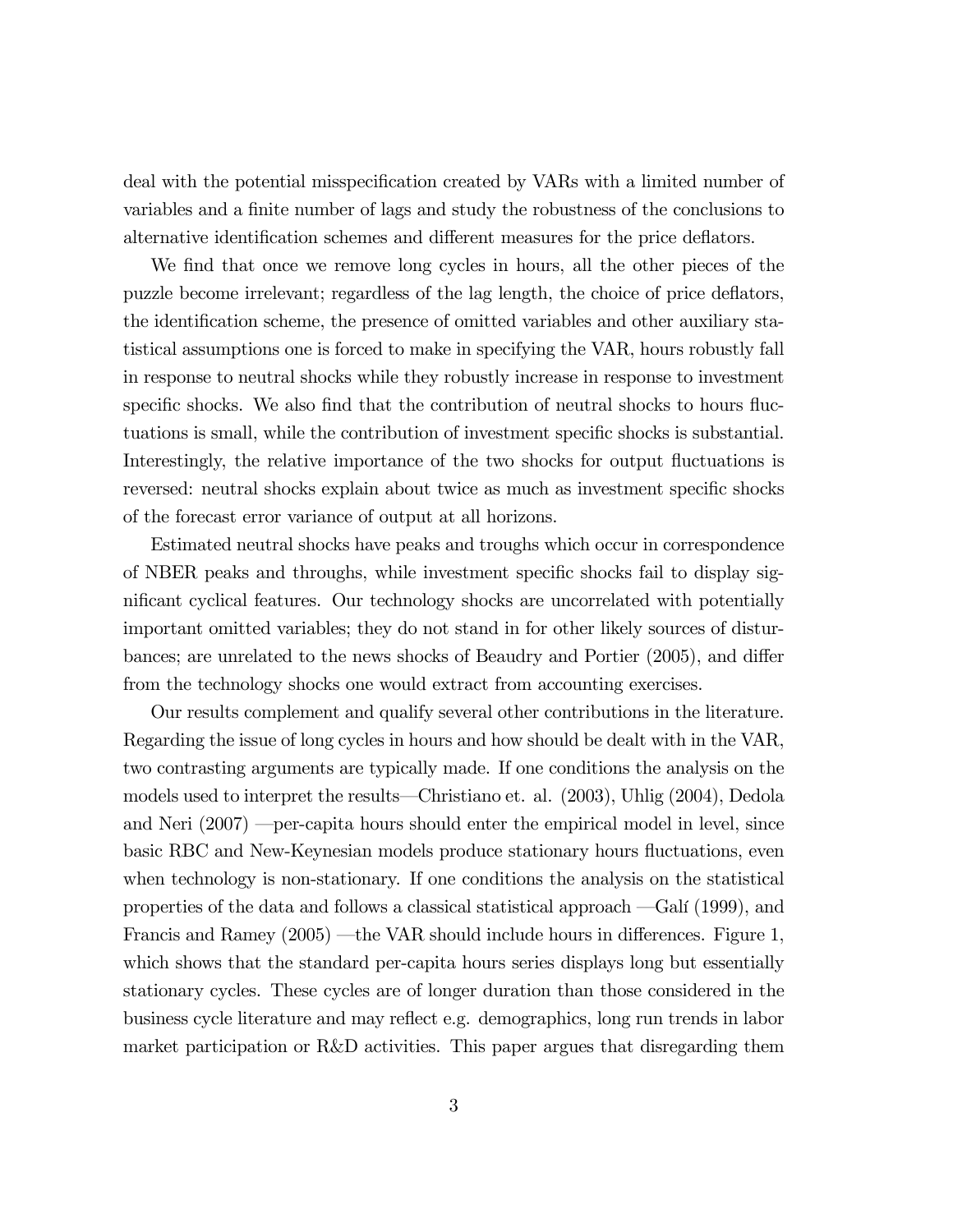(as one would do by taking hours in levels) or by taking a rough short cut (as one would do by differencing the series) lead to misspecification, efficiency losses, and potentially uninterpretable results. Our point of view therefore leads to conclusions which are different from those by Francis and Ramey (2005) who, in order to justify a specification in first differences for hours, argue that one should find economic reasons that lead to a unit root in per-capita hours.



Figure 1: Per-capita hours,  $HP(\lambda = 6400)$  and low pass estimates.

Fernald (2007) has also stressed the importance of characterizing shifts in the variables of the VAR, in order to correctly recover the effects of technology shocks on hours. Relative to that paper, we emphasize that shifts do not necessarily appear in the autocovariance function of hours; provide a robustness analysis - using various measures of hours, different specification choices, medium versus long run restrictions, and several alternative detrending procedure; analyze the effects on hours of two different types technology shocks; and examine the time series features of the estimated technology shocks and their relationship with some interesting economic shocks.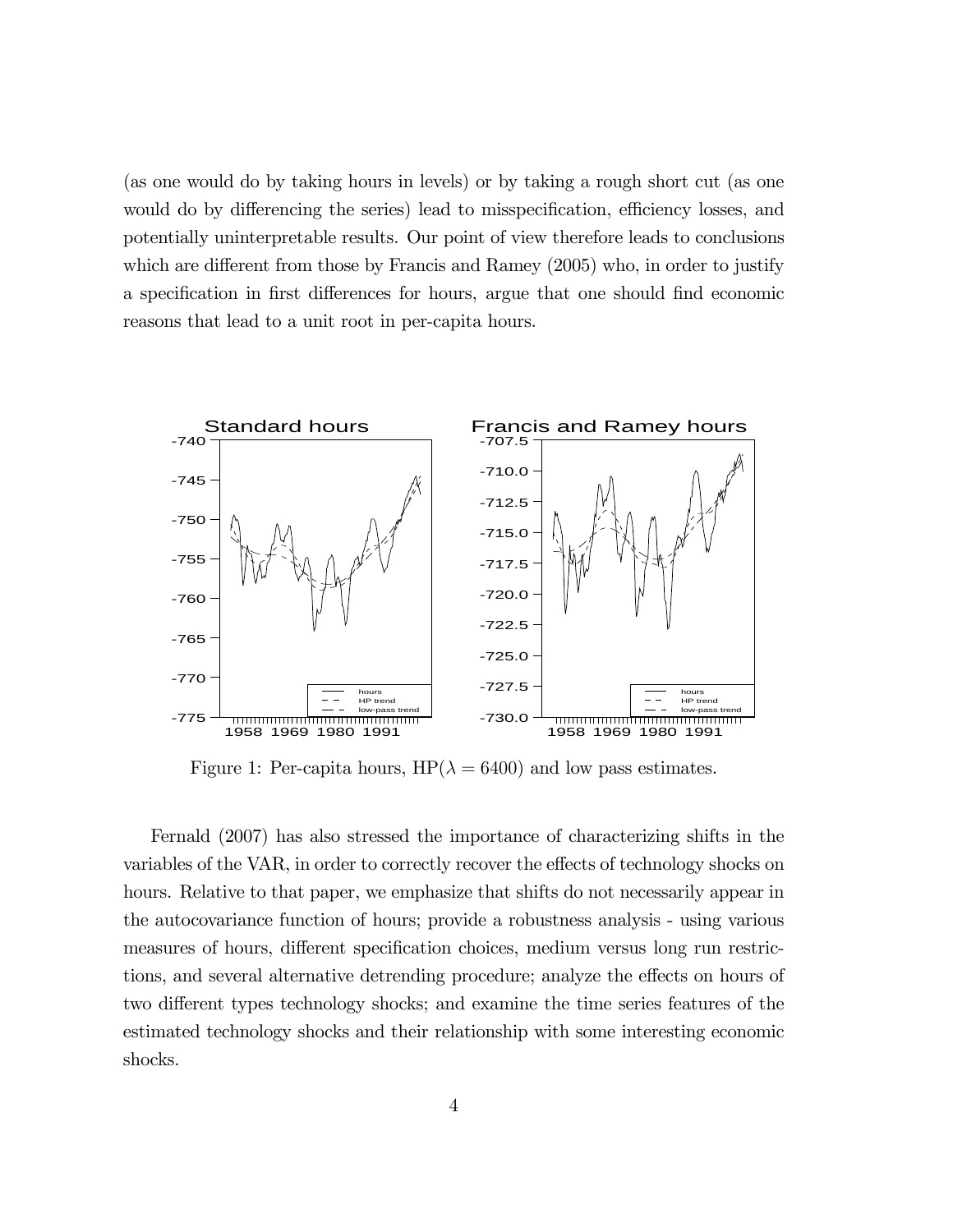Our evidence is hard to reconcile with simple flexible price and sticky price models of the type advocated by Galí (2005) and Altig et al. (2005). Standard models predict that the percentage of hours and output fluctuations explained by technology shocks should be similar. In Canova et al. (2006) we show that the sign and magnitude of the output and hours responses to technology shocks we report here, and the sign and magnitude of the unemployment and labor market flows responses we discuss in that paper, are instead consistent with a model of creative destruction, where improvements in the neutral technology trigger adjustments along both the intensive and the extensive margin of the labor market.

The rest of the paper is organized as follows. Section 2 critically summarizes the literature. Section 3 interprets the existing evidence and presents new results. Section 4 examines the robustness of our findings. Section 5 discuses the properties of the estimated technology shocks. Section 6 concludes.

## 2 The existing evidence

We summarize the current state of the debate in the context of a VAR with labor productivity, the price of investment, both measured in consumption units and percapita hours. All variables are in logs. A trivariate specification is the minimum size system required to recover neutral and investment-specific shocks. Since such a small model is liable to specification errors, we show later how to check for potential omitted variables. The sample runs from 1955:1 to 2000:4–a consistent price of investment series is available only up to that date. We present results when all three variables enter the VAR in first difference (the difference system) and when the first two enter in first difference and per-capita hours in levels (the level system). Investment specific shocks are identified by the requirement that they are the sole source of long run movements in the price of investment while neutral shocks can affect both labor productivity and the price of investment in the long run. Fisher (2006) has shown how to derive these restrictions in models of both neoclassical and New-Keynesian orientation where the neutral technology and the price of investment are both stochastic and display a unit root. We use 12 lags of each variable in each system and stochastically restrict their decay toward zero assuming that the prior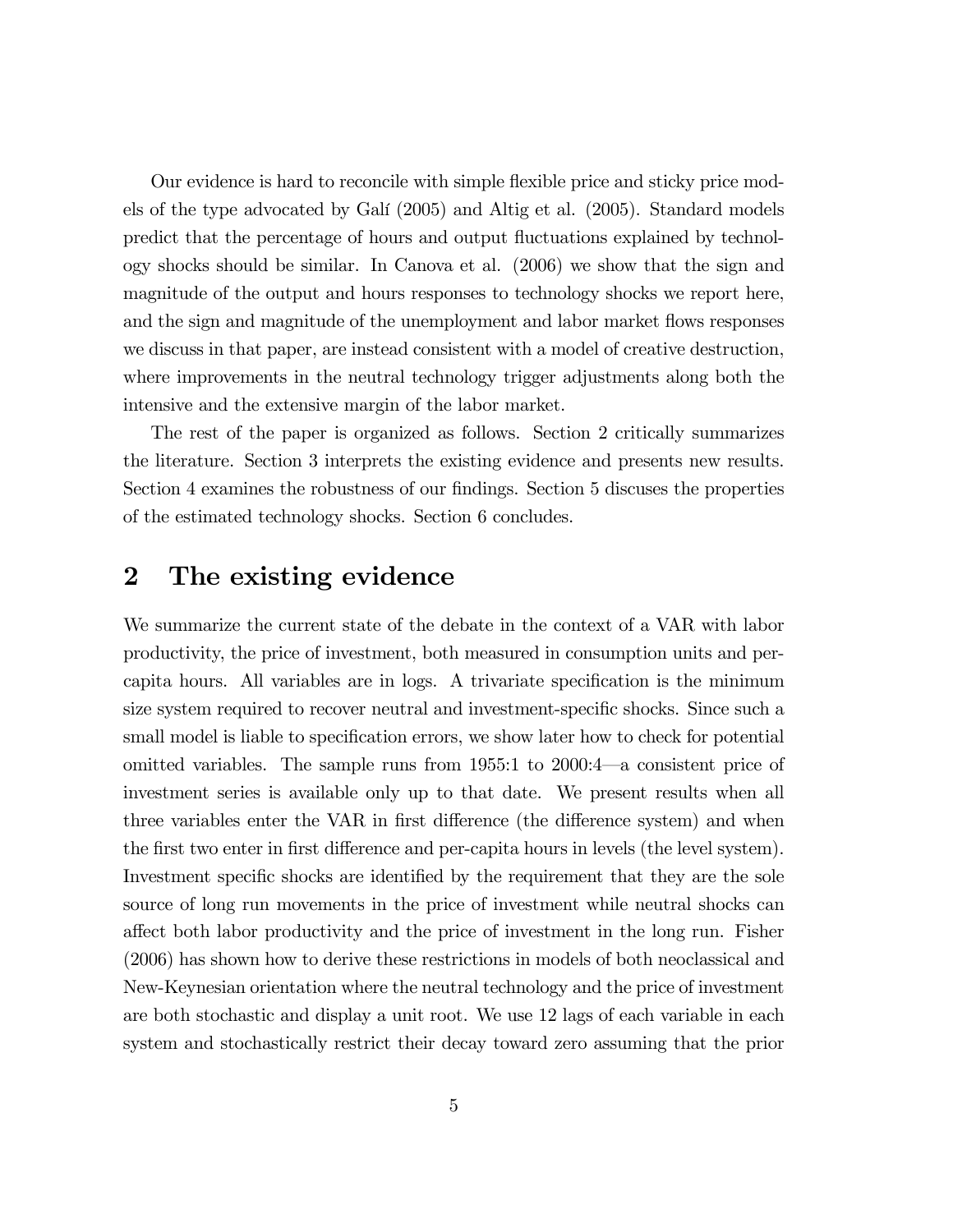variance of lag j is proportional to  $j^{-2}$ . Rather than using a standard lag selection criteria, we use a generous lag length and reduce overparametrization with a prior. We choose this approach in order to avoid the problems emphasized by Giordani (2004), Chari et. al. (2005), and Fernandez-Villaverde et. al. (2007), who show that a subset of the variables generated by standard models may display decision rules that are not always representable with a finite order VAR–a problem that may be severe in a three equation system. Unless otherwise stated, the figures report the point estimate of the dynamic responses and a 90 percent small sample confidence tunnel. When the point estimate lies outside or at the boundary of the tunnel, small sample biases are likely to be important.

The first two boxes of the first row of figures 2 report the response of hours to a neutral shock in the full sample. As documented in the literature, per-capita hours positively respond to a neutral shock in the level system, the maximum response is delayed by about 5 quarters and the instantaneous impact is insignificant. In the difference system, per-capita hours fall for up to 4 quarters and settle to their long run level from above, but responses are generally insignificant.

The sign difference in the point estimates obtained in the two specifications is often attributed to long cycles in hours and to the fact that these movements distort the conditional dynamics of the level system. However, long cycles do not necessarily imply non-stationarity dynamics, as it is commonly assumed (see e.g. Galí (2005)); there could be stationary cycles with long but finite periodicity resulting in standard overdifferencing problems. In addition, since the difference specification emphasizes high frequency hours variability, the importance of measurement error could be magnified. Since the 90 percent tunnel for the difference system is large relative to the one for the level system, this problem is likely to be important. Hence, both systems are misspecified and it is difficult to draw credible conclusions about the conditional dynamics of hours from these two pictures.

One way to take care of long cycles in hours is to split the sample in pieces. We follow Greenwood and Yorokoglu (1997), Fernald (2007) and Canova et. al. (2006), who have suggested that 1973:2 and 1997:1 could be crucial break dates, and we split the sample accordingly. From figure 1 one can see that these are, approximately, the dates at which the Hodrick Prescott estimate of the long cycles has flex points.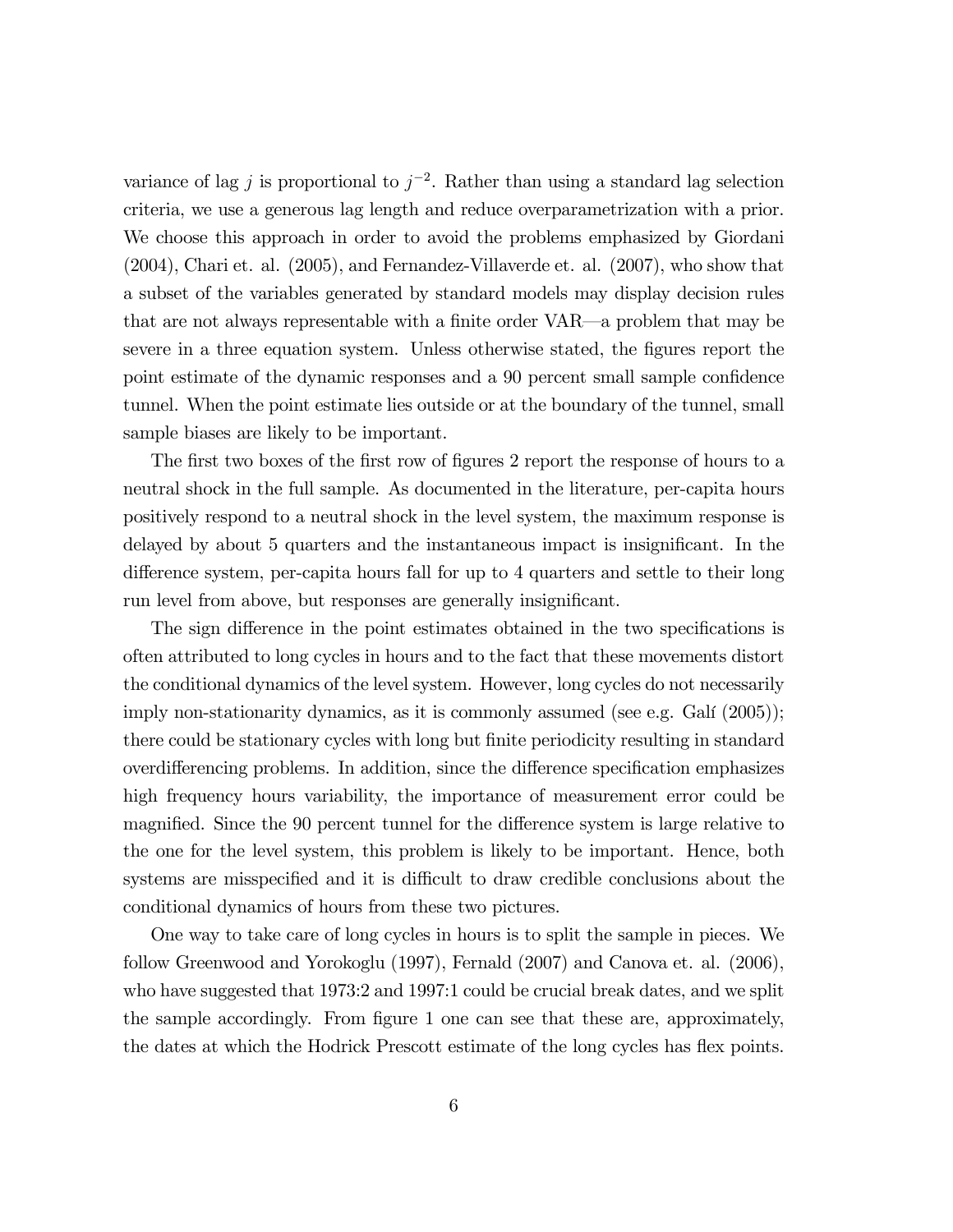The dynamics of hours in response to neutral shocks are similar in the two systems (see second and third rows of figure 2) and in both the 1955-1973 and 1973- 1997 samples, hours instantaneously fall. In the level system the point estimate is persistently negative and significantly so for a number of quarters; in the difference specification, the point estimate turns positive after just two quarters, but remain insignificant at all horizons. Notice that if instead of the 1993-1997 sample we had considered the 1973-2000 sample, we would have found that hours instantaneously increase in both specifications even though the increase is significant only in the level system (see fourth row of figure 2).



Figure 2: Responses of per-capita hours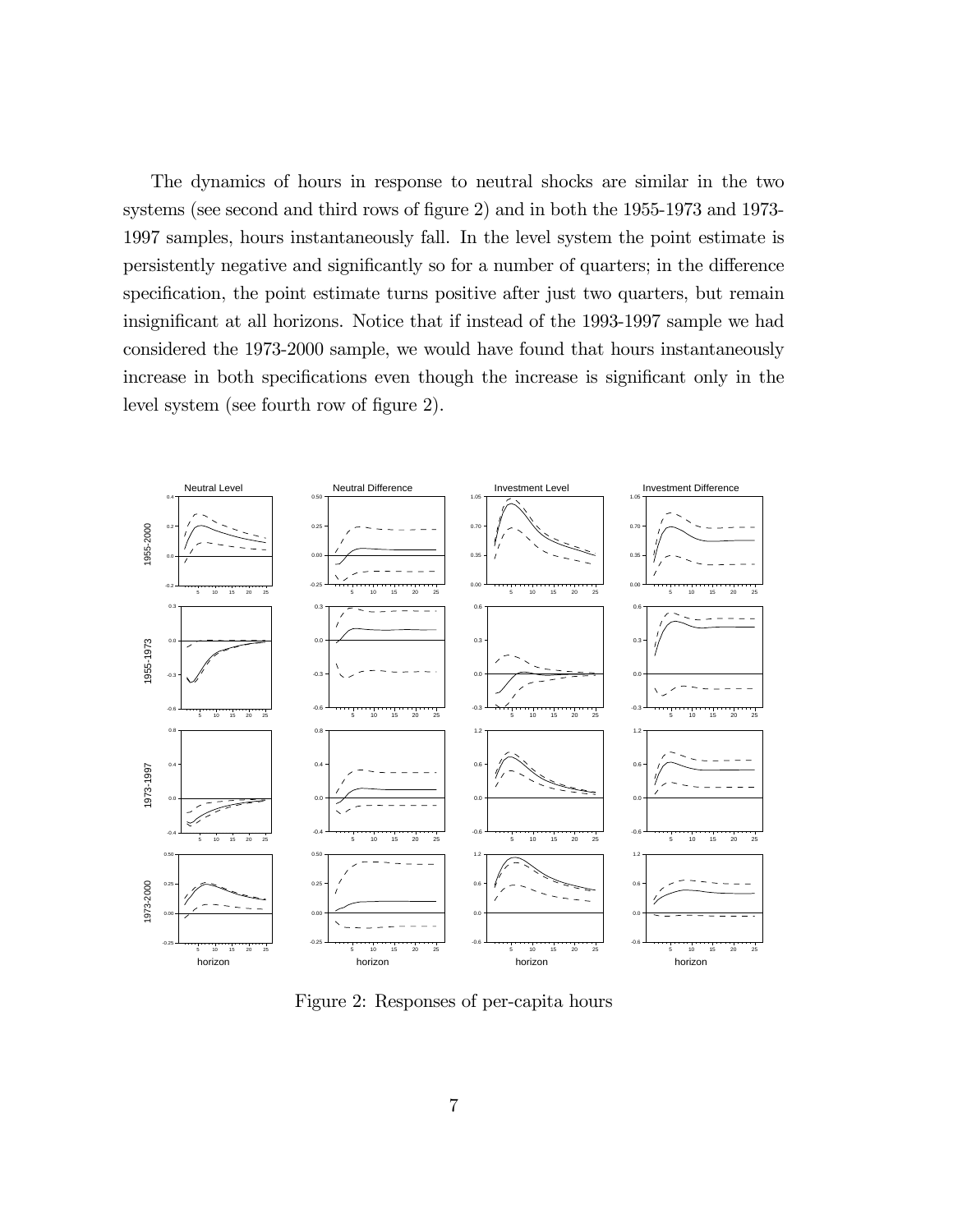The responses of hours to investment shocks are depicted in the last two columns of figure 2. For the full sample, the level and the difference specifications agree: hours responses display a hump shaped pattern; the increase is instantaneously significant; and the magnitude of the effect is roughly similar. When we split the sample, results differ across specifications. In the level system, hours insignificantly fall in the 1955-1973 sample, and significantly increase in the 1973-1997 and in the 1973-2000 samples. For the difference system, the point estimate is positive in all three sub-samples, but responses are significant only in the 1973-1997 sample.

The sub-sample instability found in the level system for both shocks may lead researcher to believe that the relationship between per-capita hours and technology shocks has changed over time. What is puzzling for this intepretation is that no sub-sample instability is present in the difference specification. Sub-sample evidence, however, is difficult to trust here because splitting the sample in pieces introduces large small sample biases. Small sample bias make estimates unreliable for three reasons. First, with small samples, tunnels become larger making point estimates less informative (compare across rows in figure 2). Second, using long run restrictions in a system estimated over a small sample is likely to induce distortions in the structural estimates (see Erceg, et. al. (2005)). Third, small sample biases may interact in an unpredictable way with measurement and aggregation errors, making sub-sample evidence uninterpretable. In sum, neither assuming unit roots nor splitting the sample in pieces seems the best way to account for the long cycles that per-capita hours display.

#### 3 Long cycles and intercept heterogeneities

The instabilities and sign reversals one finds in the level specification (columns 1 and 3 of figure 2) and the substantial homogeneity but insignificance of the results with the difference specification (columns 2 and 4), are symptomatic of a particular type of data heterogeneity. In particular, they indicate the presence of level shifts and the need to properly account for them in order to pin down the sign of the conditional dynamics induced by technology shocks. To see why this may be the case consider the three clouds of points presented in the left-hand side box of figure 3 which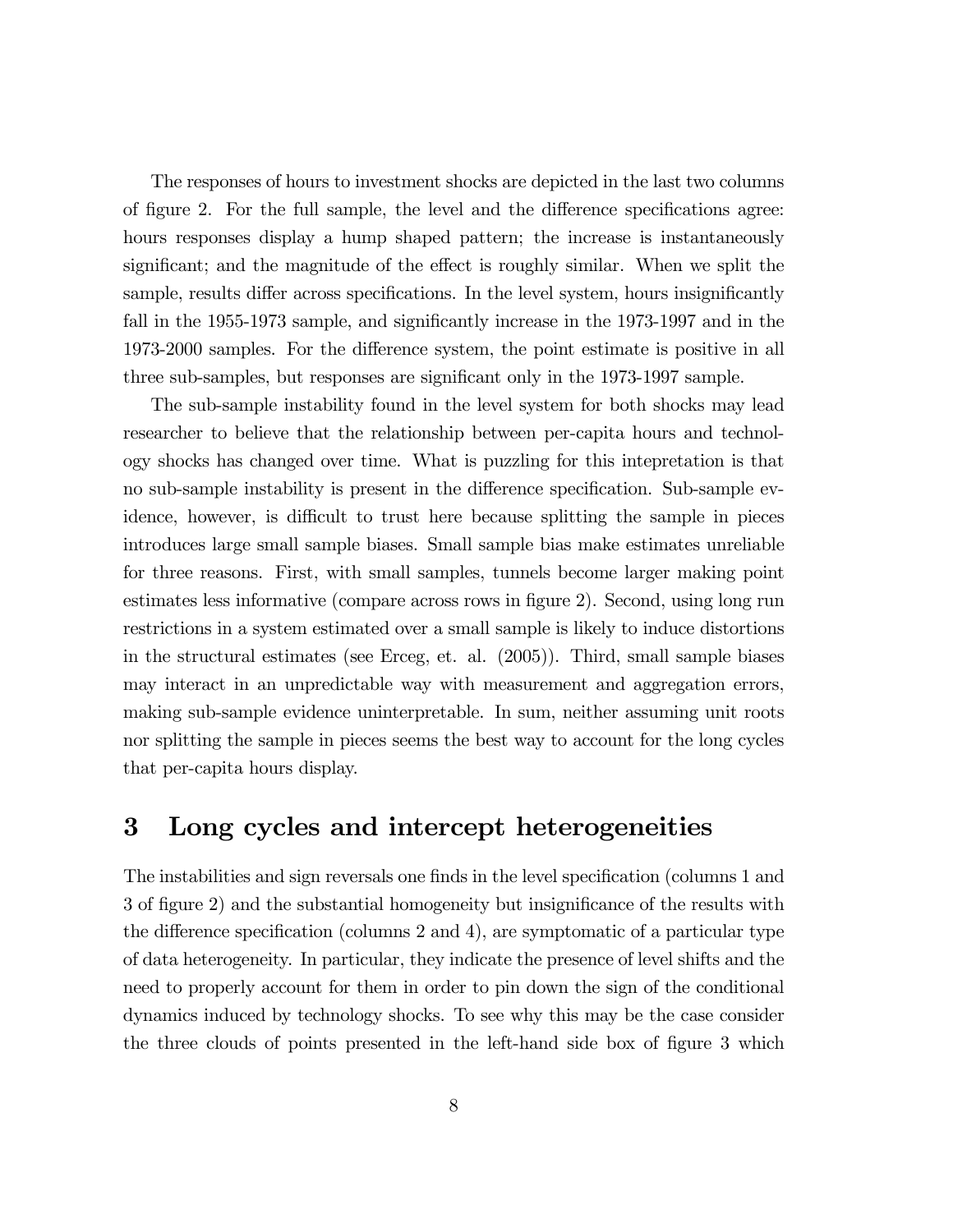are intended to represent the 1973-1997, the 1955-1973 and the 1997-2000 impact relationship between neutral shocks (on the x axis) and per-capita hours (y axis), respectively. Notice that in the first sample, the intercept is positive and large. In the second and third samples, the intercept is still positive but much smaller. In all three samples, the slope of the relationship is negative and approximately constant.

It is clear that if we pool the first and the third sample together (think of this as the sub-sample 1973-2000) or the three samples together without taking into account intercept heterogeneity, the slope of the relationship becomes positive. This is exactly the pattern of contemporaneous responses we found in the level system: in the 1955-1973 and 1973-1997 samples the response of hours to neutral shocks is negative, in the 1973-2000 and in the full sample the response is positive. If we difference the variables, we remove the effects of the mean shifts, independently of the sample. Hence, the slope of the relationship is estimated to be negative, but uncertainty about its magnitude is large, possibly due to the magnification of measurement errors (see right hand side box of figure 3).



Figure 3: Interpretation of the evidence.

While mechanically it is clear how the pattern we observe in figure 2 can happen,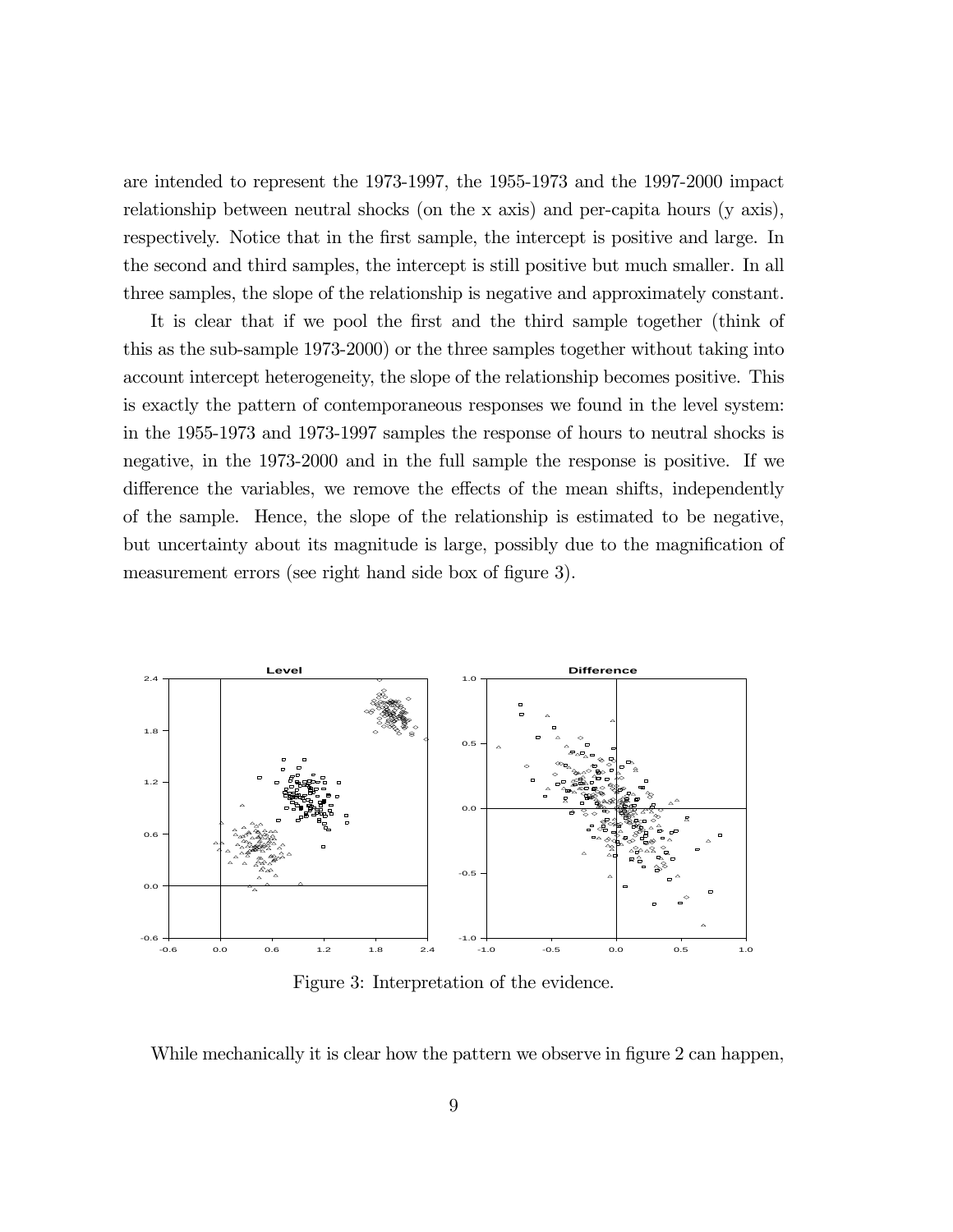it is worth describing why such an outcome is to be expected when analyzing the relationship between technology shocks and hours. Take, for example, the subsamples 1973-1997 and 1973-2000. Here the differences in the sign of the hours responses to technology shocks can be attributed to the higher level that average productivity growth and hours experienced by the US during the productivity revival of the late 90's. If not properly accounted for, these shifts lead to biases in the estimated responses because average changes in the rate of productivity growth are at least partly identified as a series of neutral technology shocks. Thus, in the sample 1973-2000, when productivity growth is higher on average than in the 1973-1997 sample, the specification identifies a series of positive neutral technology shocks. Since in this period hours are also above average, a bias emerges.

If the situation described in figure 3 is correct, splitting the sample and tracing out the responses separately in each of them is inefficient, since there are little changes in the structural relationship, and may make small sample biases large. Hence, to efficiently take care of the long cycles in hours, we have considered several options. In the first case, the intercept in the per-capita hours equation is deterministically broken at 1973:2 and 1997:1 (the dummy specification). In the second case, the intercept is allowed to be a deterministic function of time (up to a third order polynomial). In the third case, we clean the per-capita hours series with a one-sided low-pass filter, which takes away cycles with periodicity higher than 52 quarters (which are those displayed as low pass trend in figure 1). Finally, in the fourth case the intercept drifts stochastically and potentially continuously over time. In this latter case, we specify an autoregressive mean-reverting law of motion and we use the Kalman filter to recursively estimate it. Note that in all specifications, the small sample biases induced by the use of long run restrictions are considerably reduced, since the full sample of quarterly data is now employed to project estimated VAR coefficients infinitely far into the future.

We plot the responses of per-capita hours in these four specifications in figure 4. The first column refers to neutral shocks and the second to investment shocks. The results are very robust across methods; per-capita hours fall in response to neutral shocks and increase in response to investment specific shocks and the instantaneous response is always significant. Depending on the exact specification, the fall in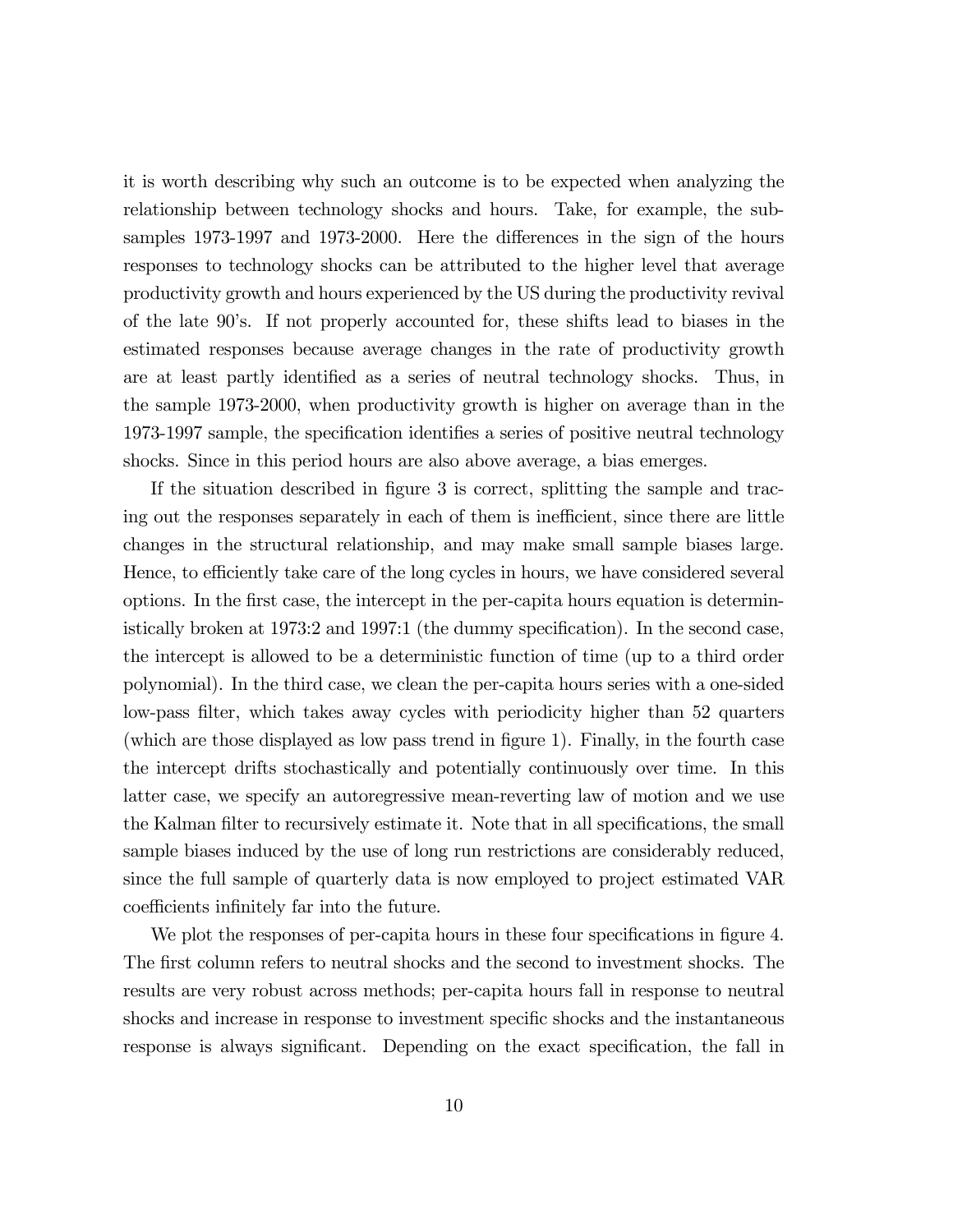response to neutral shocks is either persistent (first row) or temporary (next three rows). Note also that the hump after 4-5 quarters that was present in figure 2– which has been greatly emphasized by Vigfusson  $(2004)$  —is no longer present.



Figure 4: Responses of hours, sample 1955-2000

The percentage of the variance of per-capita hours explained by the two shocks is similar in the four specifications; neutral disturbances have negligible effects on per-capita hours at horizons varying between 8 and 24 quarters (the upper 95th percentile of the distribution is always below 10 percent), while investment specific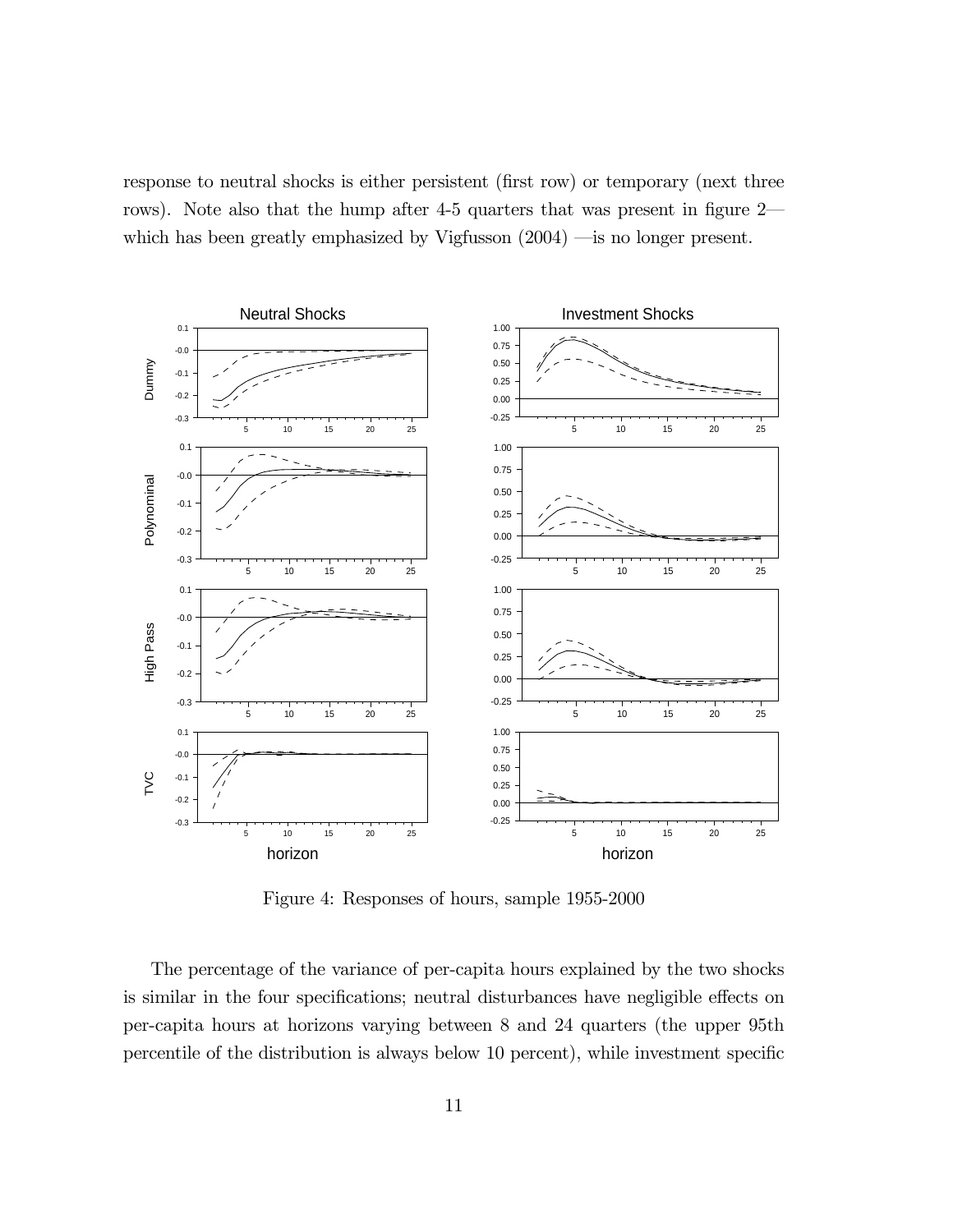shocks explain between 30-50 percent of the variance of hours at these horizons (20- 30 percent with the time varying intercept specification). Interestingly, this ordering is reversed for output fluctuations; neutral shocks explain on average about 35 percent of output fluctuations and investment specific shocks only about 18 percent of output fluctuations, regardless of the horizon.



Figure 5: Variance decomposition, dummy specification, 90 percent bands

Altig, et. al. (2005) have estimated the effects of neutral and investment specific shocks using our same identification approach but a slightly different sample (1959:1- 2001:4). They report that the contribution of both shocks to per-capita hours and output volatility at business cycle frequencies is roughly the same (about 15 percent). However, their numbers are percentages obtained on average at the business cycle frequencies of the spectrum, while here we report percentages obtained on average at business cycle horizons. Moreover, they neglect long cycles in hours, which we show are key to understand the effects of technology shocks.

One question of interest is whether there are instabilities in the responses of hours to technology shocks with any of the specifications in figure 4. The sub-sample evidence presented in figure 2 was unintepretable because of the potential interactions between small sample biases and improper treatment of data heterogeneity. Clearly,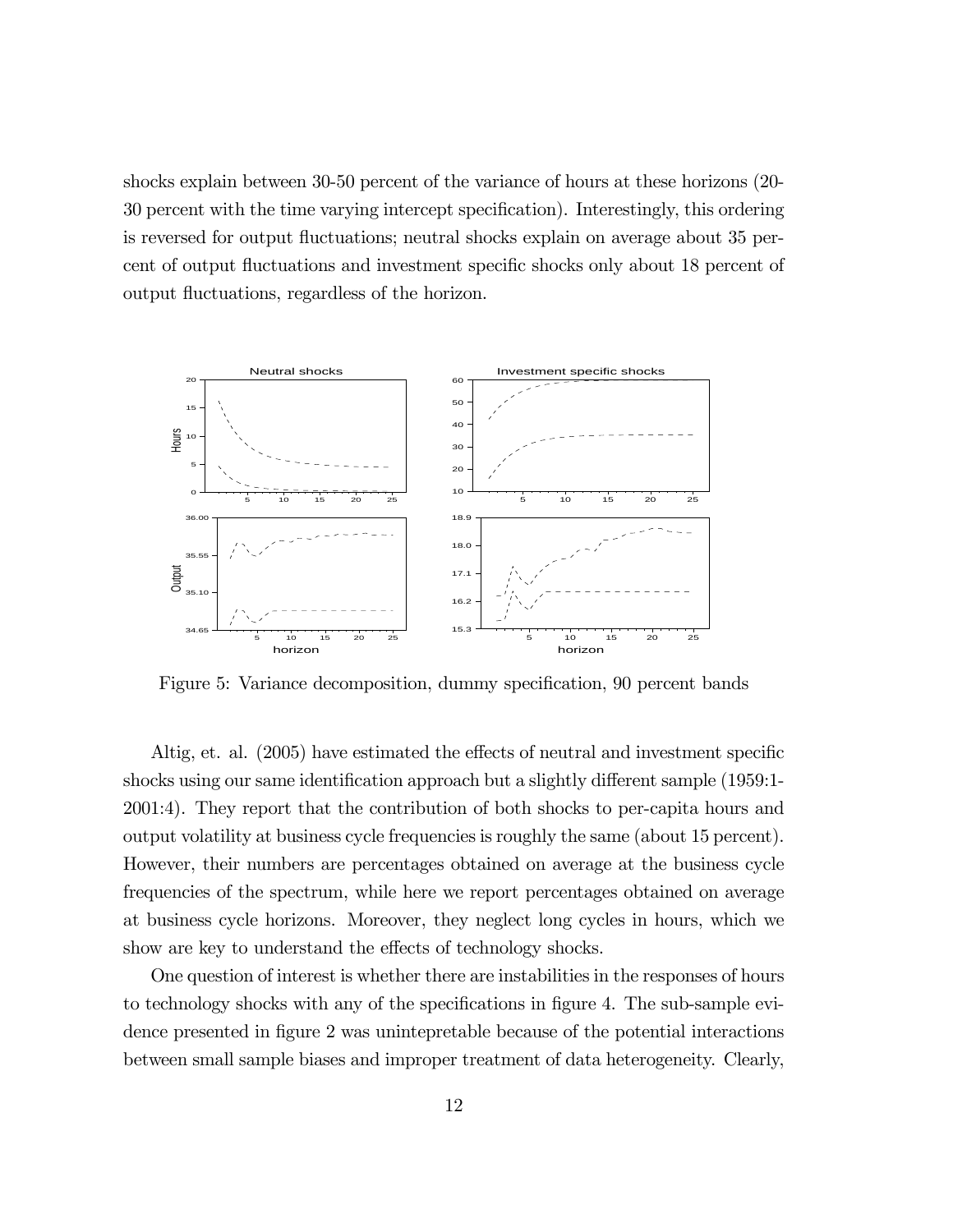small sample biases will not disappear. Nevertheless, to the extent that data heterogeneity is now properly taken into account, sub-sample analysis should be more informative. For the sake of space, figure 6 reports results only for the dummy specification. The responses of per-capita hours to neutral shocks are now instantaneously negative in all sub-samples and responses are significant and somewhat persistent in the 1955-1973 and 1973-1997 samples. The responses to investment specific shocks are positive and significant in the 1973-1997 and 1973-2000 samples and similar to those obtained in the full sample. For the 1955-73 sample, the responses are insignificant at all horizons. Hence, the relationship between per-capita hours and technology shocks appears to be stable over time.



Figure 6: Responses of hours, different samples, dummy specification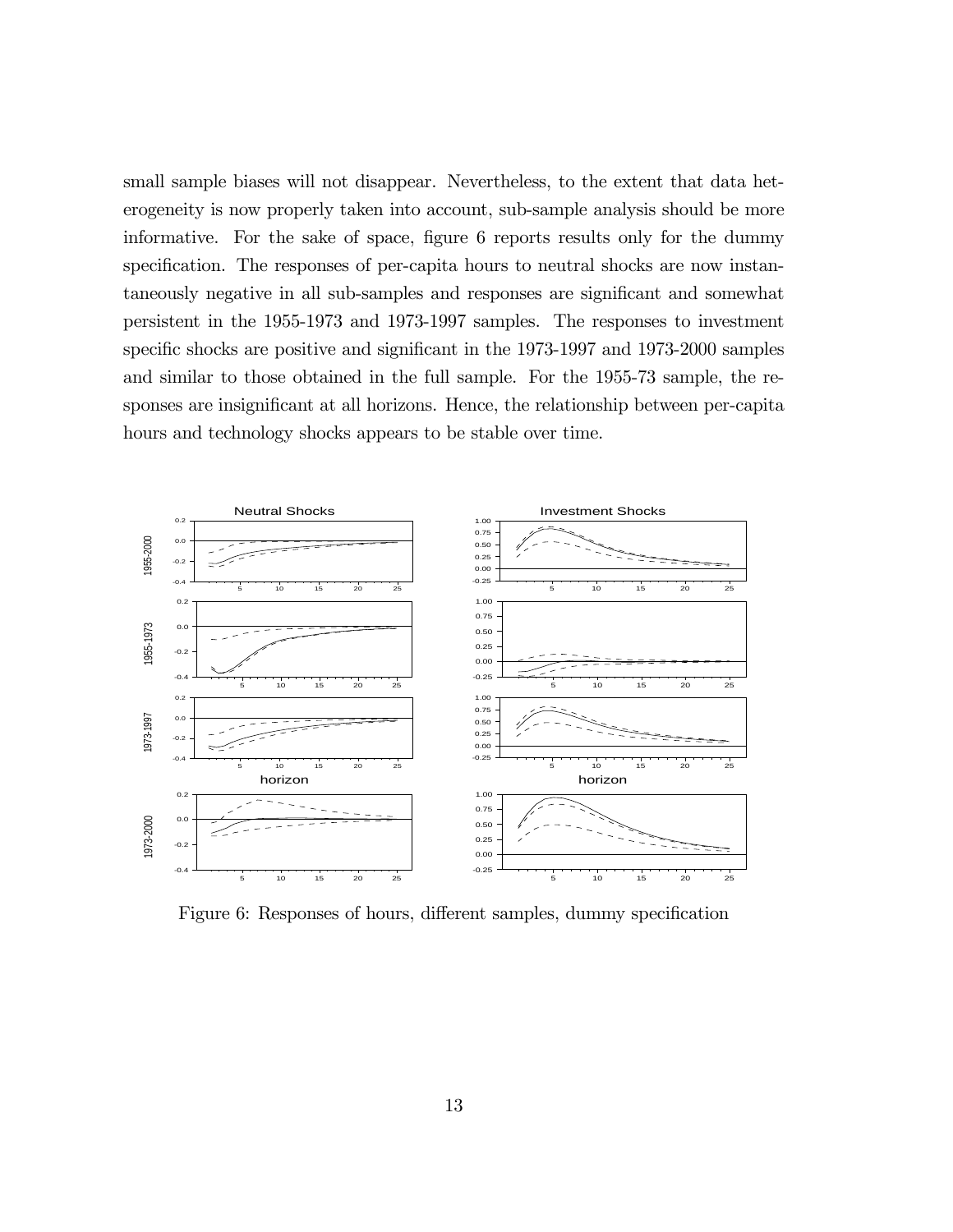#### 4 Robustness

There are many dimensions along which the robustness of our conclusions could be examined, making the combination of systems to be estimated quite large. We divide our analysis into three parts. First, we study robustness with respect to the choice of variables, their measurement, and the sample used. Second, we check whether our technology shocks stand-in for omitted variables or other measurable sources of disturbances. Third, we examine whether outcomes are sensitive to the statistical assumptions we have made. Overall, our conclusions are quite robust. For the sake of presentation, we only report results for the dummy specification. As before, the exact way long cycles in hours are dealt with does not matter.



Figure 7: Responses of per-capita hours, Alternative measurements, Dummy specification, 1955-2000

In the systems we have run, labor productivity and the price of investment are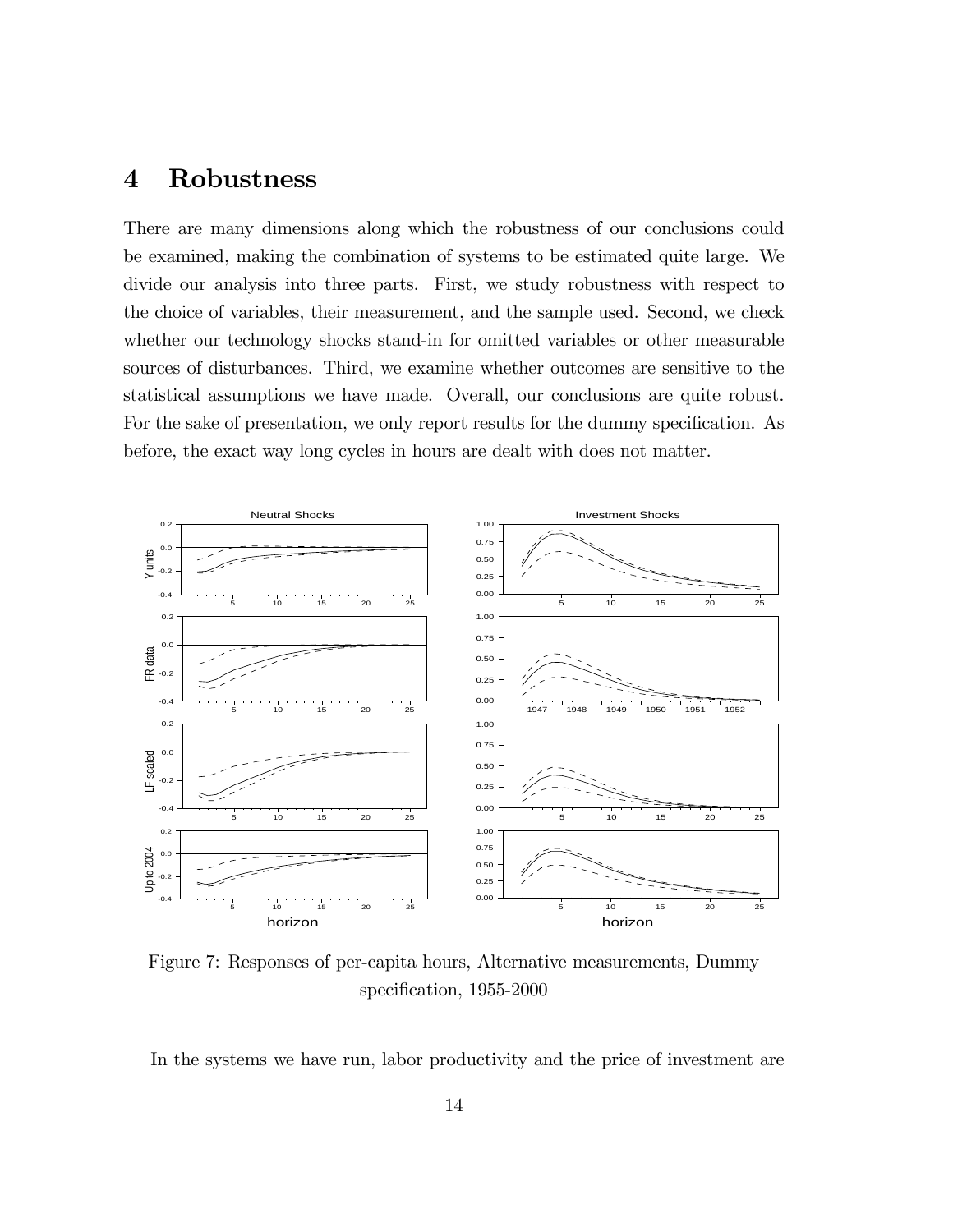measured in consumption units. However, as Canova et. al. (2006) have shown, if foreign goods enter the consumption basket, long run movements in labor productivity can also be driven by external shocks. Since the output basket is less prone to such problems, we have repeated estimation measuring either labor productivity or both labor productivity and the price of investments in output units. The first row of figure 7 shows that the sign and shape of per-capita hours responses to both shocks remain unchanged.

Next, we have repeated our exercises using the hours series of Francis and Ramey (2006). This series displays less of a trend than the standard one but, it is still not void of long cycles (see right box of figure 1). If we adjust the hours series, the labor productivity series needs to be adjusted as well to make the analysis consistent. However, given the similarities in the paths of the two hours series, the bias in labor productivity introduced by the lack of adjustment is unlike to be important. The second row of figure 7 shows that, indeed, the qualitative features of per-capita hours responses are unaltered when this new series is used in the VAR.

A referee also suggested that the trend in the late 1990s in the hours series could be the result of changes in working age population, and that the trend disappears when the hours series is scaled by labor force participation rather than by working age population. This alternative series does not match the object of reference in the theoretical discussions, which focus on a comprehensive measure of aggregate labor effort (including labor force participation). Nevertheless, it is worth repeating the estimation with it, since, while free of trends, such a series still displays long cycles. As shown in the third row of figure 7, the main features of hours responses are unchanged also with this measure.

Finally, all systems are estimated with data up at 2000:4 since the price of investment series terminates at that date. We have managed to obtain a newly constructed price of investment series, which splices the old series with new data on the price of investment up to 2004:4. The fourth row of figure 7 shows that updating the sample, produces no major changes in the estimated relationship.

In order to credibly claim that our analysis is informative about the relationship between technology shocks and per-capita hours, it is important to make sure that the estimated technology shocks are not standing-in for missing variables or other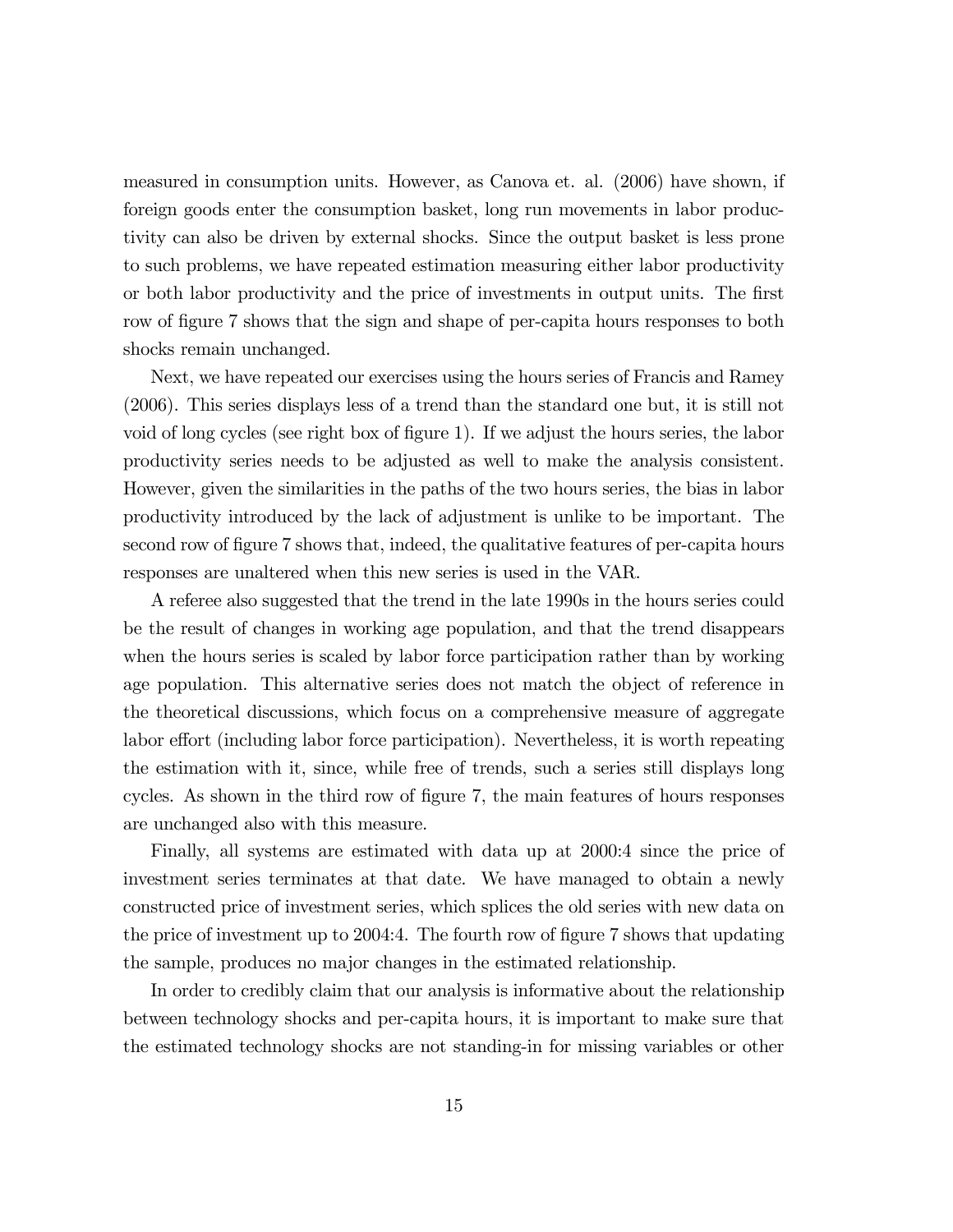structural shocks. While we have allowed enough lags in each estimated specification, and this make structural residuals serially uncorrelated, it is always possible that, in a three variable system, omitted variables play a role. For example, Evans (1992) showed that Solow residuals constructed from production functions are correlated with a number of policy variables, therefore making responses to Solow residuals shocks uninterpretable. To check whether omitted variables play a role, we have correlated our two estimated technology shocks with a set of variables which a large class of general equilibrium models driven by neutral and investment specific shocks suggest as being jointly generated with the data we have used.



Figure 8: Cross correlation structural shocks-omitted variables, dummy specification, 1955-2000

Figure 8 reports the cross-correlations of up to four leads and four lags of the estimated technology shocks with three of these variables (consumption to output, investment to output, and inflation), and the upper and lower limits of an asymptotic 95 percent confidence tunnel for the null hypothesis of no cross-correlation. Clearly, all three variables fail to be strongly correlated with the estimated shocks. This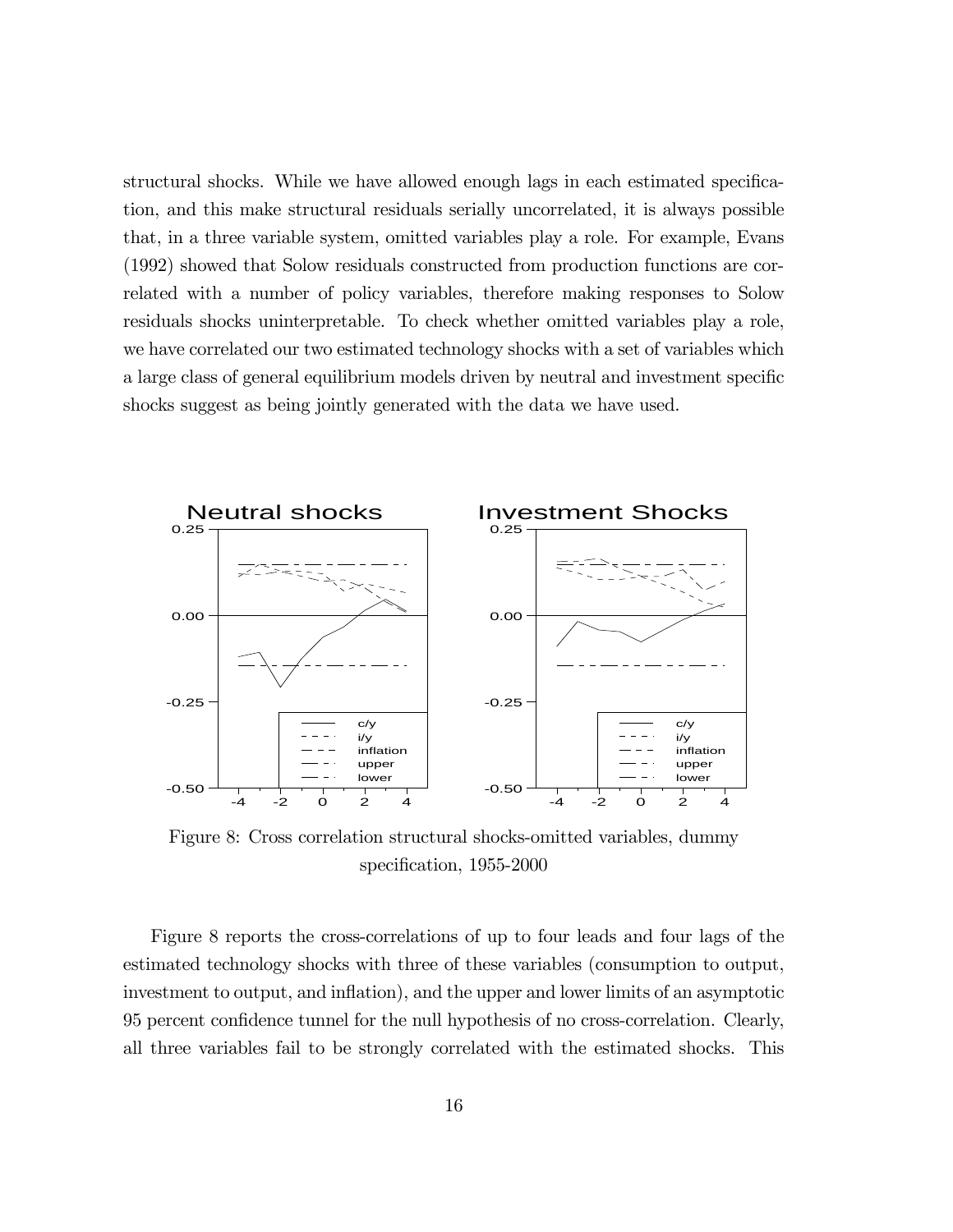outcome is confirmed by the results of bivariate Granger causality tests between the three potentially omitted variables and the recovered technology shock; lags of consumption to output, investment to output, and inflation do not help in predicting structural residuals. Hence, it is very unlikely that omitted variables play a major role in explaining the results.

We have also correlated our estimated technology shocks with oil price shocks, federal funds futures (FFF) shocks and tax shocks. The effective tax series is taken from the Congressional Budget Office and is transformed into a quarterly series using an interpolation routine. These disturbances are constructed as the residuals of univariate regressions of each of the three variables on two lags. The crosscorrelations are small and never exceed 0.11 in absolute value when we consider up to 4 lags and 4 leads of the disturbances. Hence, estimated technological shocks do not stand-in for other sources of technological and non-technological disturbances.



Figure 9: Contemporaneous response of hours, dummy specification, 1955-2000

Another way to examine the potential effect of omitted variables on the relation-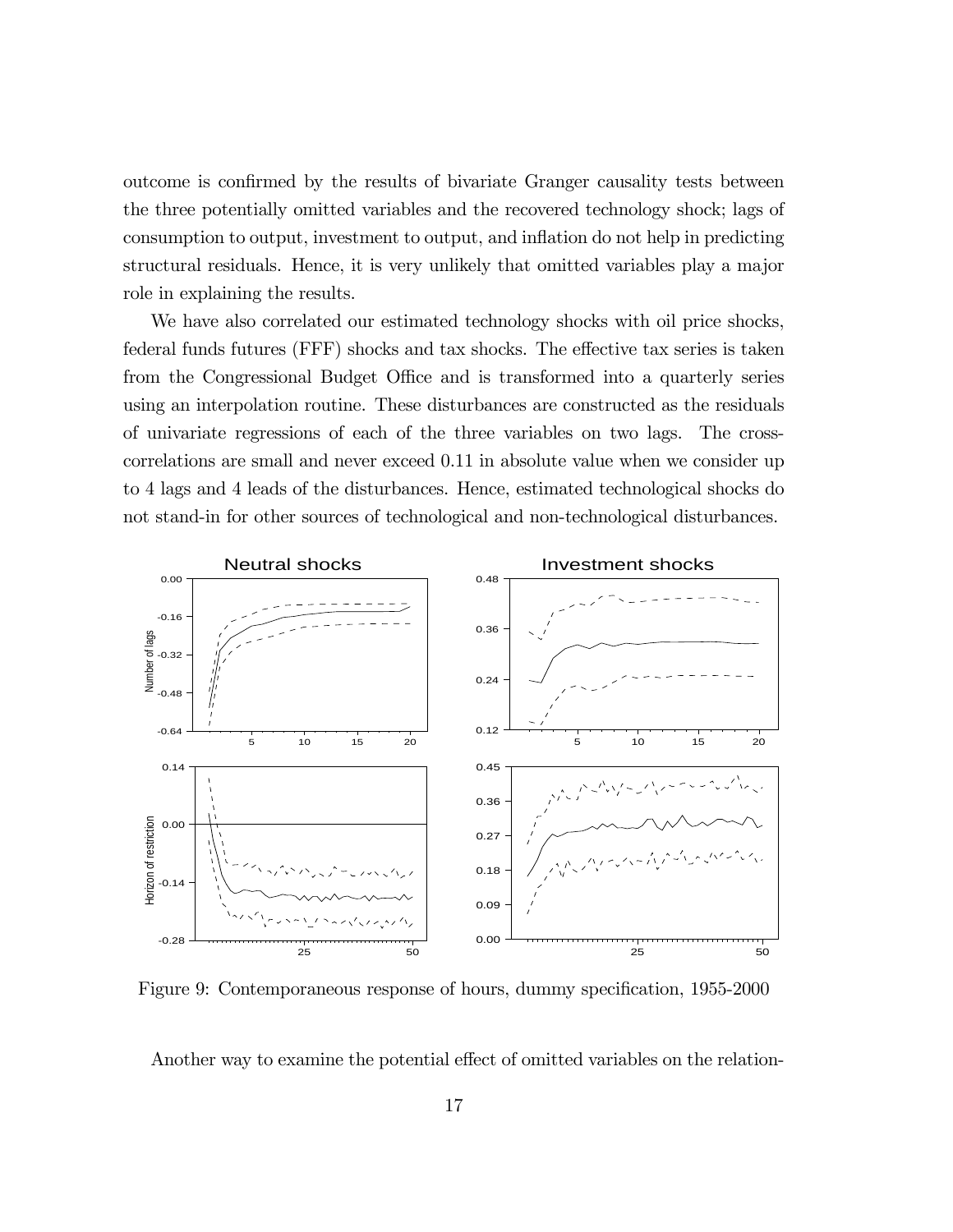ship between per-capita hours and technology shocks is to check the robustness of the results to changes in the lag length. To the extent that omitted variables result in VAR residuals with MA components, adding lags to the model should help to attenuate the problem. We report median estimates and small sample bands for the contemporaneous response of per-capita hours to the two shocks as the lag length changes in the first row of figure 9. It is clear that the sign of the responses is very robust to the choice of lag length. Interestingly, when a short lag length is used, the contemporaneous response to both shocks becomes greater in magnitude.

We have also checked whether the dynamics of hours are robust to the timing and the type of identification restrictions we use. Uhlig (2004) has forcefully argued that disturbances other than technology shocks may have long run effects on labor productivity and that, in theory, there is no horizon at which technology shocks fully account for the variability of labor productivity. This means that the technology shocks we have extracted may have little to do with technological change. Beaudry and Portier (2005) found empirical evidence consistent with this interpretation; technology shocks obtained with long run restrictions on productivity in a bivariate system are strongly correlated with shocks that generically change expectations about the future (what they call news shocks). To study whether this is a problem, we have imposed the restriction that investment specific shocks are the sole source of the fluctuations in the price of investment and that neutral and investment specific shocks are solely responsible for the fluctuations in labor productivity at varying horizons. The second row of figure 9 shows the impact response of per-capita hours as the horizon changes: the sign of the response is robust to the horizon at which the restriction is imposed, and it is significant in all specifications, except for the neutral shock identified using horizons shorter than 3 quarters.

Long run restrictions are vacuous if the series they constrain are stationary around some deterministic trend or simply nearly integrated. When this is the case, one needs to devise alternative restrictions to identify the two shocks of interest. Dedola and Neri (2007), for example, assume stationarity of VAR variables and use sign restrictions derived from an RBC model to identify technology shocks. A previous version of the paper has also examined the dynamics of per-capita hours in responses to technology shocks identified via sign restrictions. None of the qualita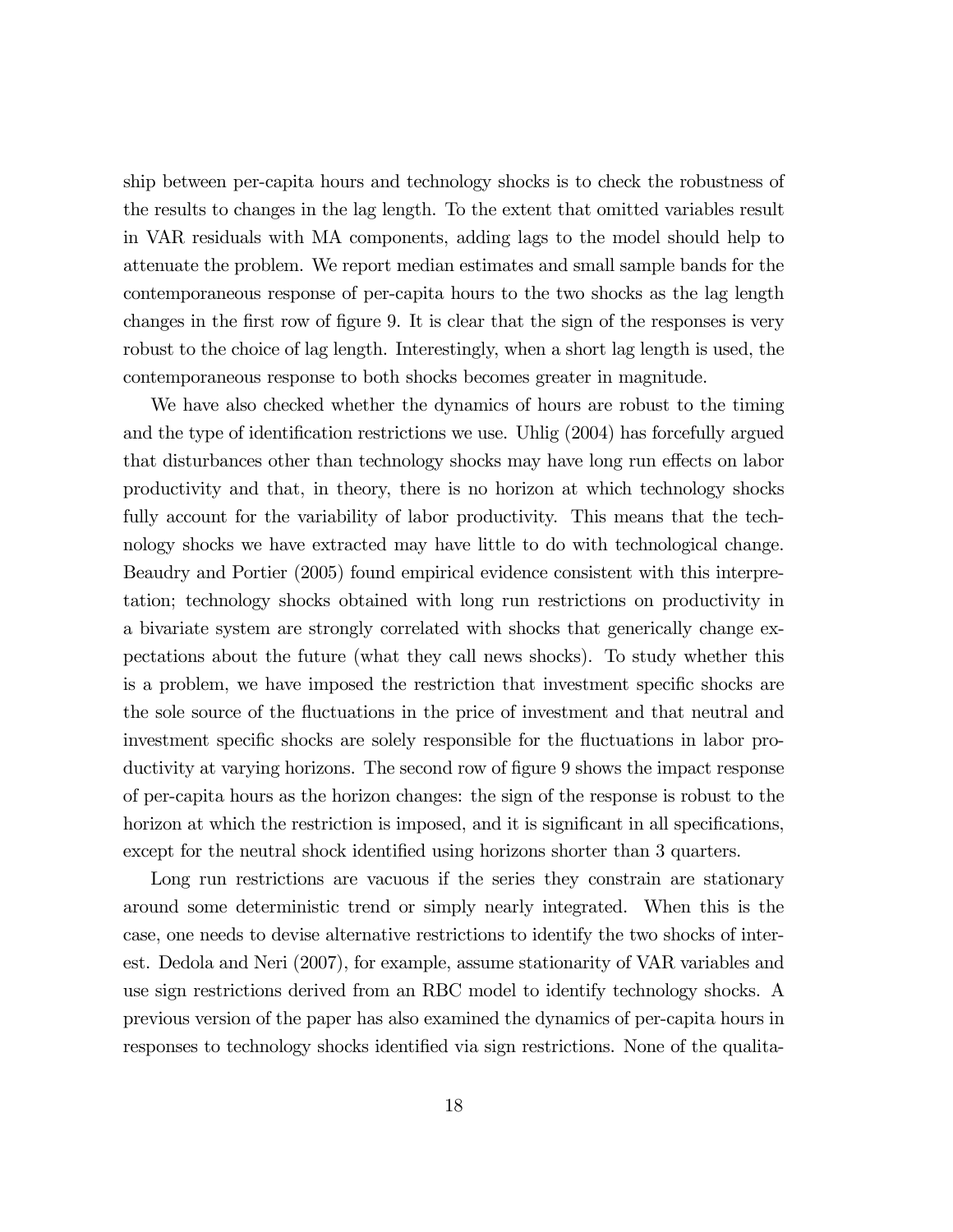tive conclusions we reach is affected by using this alternative identification strategy.

In sum, if one takes the view that long cycles in per-capita hours can be characterized with time varying VAR intercepts, and that these movements are nearly orthogonal to the (stationary) short run dynamics of the series, all other important specification choices become irrelevant.

#### 5 How do technology shocks look like?

Technology shocks are often hard to interpret, even more so when they are characterized as a unit root process, since at each point in time the probability of a technological regress is non-negligible even if a positive drift is allowed. This is an event which, most likely, has never been experienced in the post WWII era in developed countries. We have shown that the shocks we have extracted are less than the usual black-box disturbances, as they do not correlate with variables potentially omitted from the specification and they do not stand-in for other sources of structural disturbances. We now study their properties in more details.

The first row of figure 10 plots of the (smoothed) estimated technology shocks together with NBER recession episodes (shaded areas). Three stark features are evident. First, our neutral shocks display significant cyclicality. In particular, the series displays throughs which are typically coincident with start of NBER recessions and peaks coincident with start of recoveries. Second, the pattern of ups and downs in our investment shocks only partially coincides with the standard NBER classification. Third, if one excludes the 1975 episode, the volatility of the two shock series is comparable.

Since the neutral disturbance features two deep throughs in 1975 and 1982 and, on average, hours fall in response to neutral shocks, one may be led to conclude that the two major post WWII recessions were periods where per-capita hours boomed! Such a conclusion is incorrect since, as figure 1 shows, hours fall during these recessions. To assess the role of the two technology shocks in shaping hours fluctuations in these episodes we present in figure 10 an historical decomposition exercise. Each panel reports the actual series and the counterfactual series that would have been generated since 1974:1 had only neutral or investment specific shocks being present.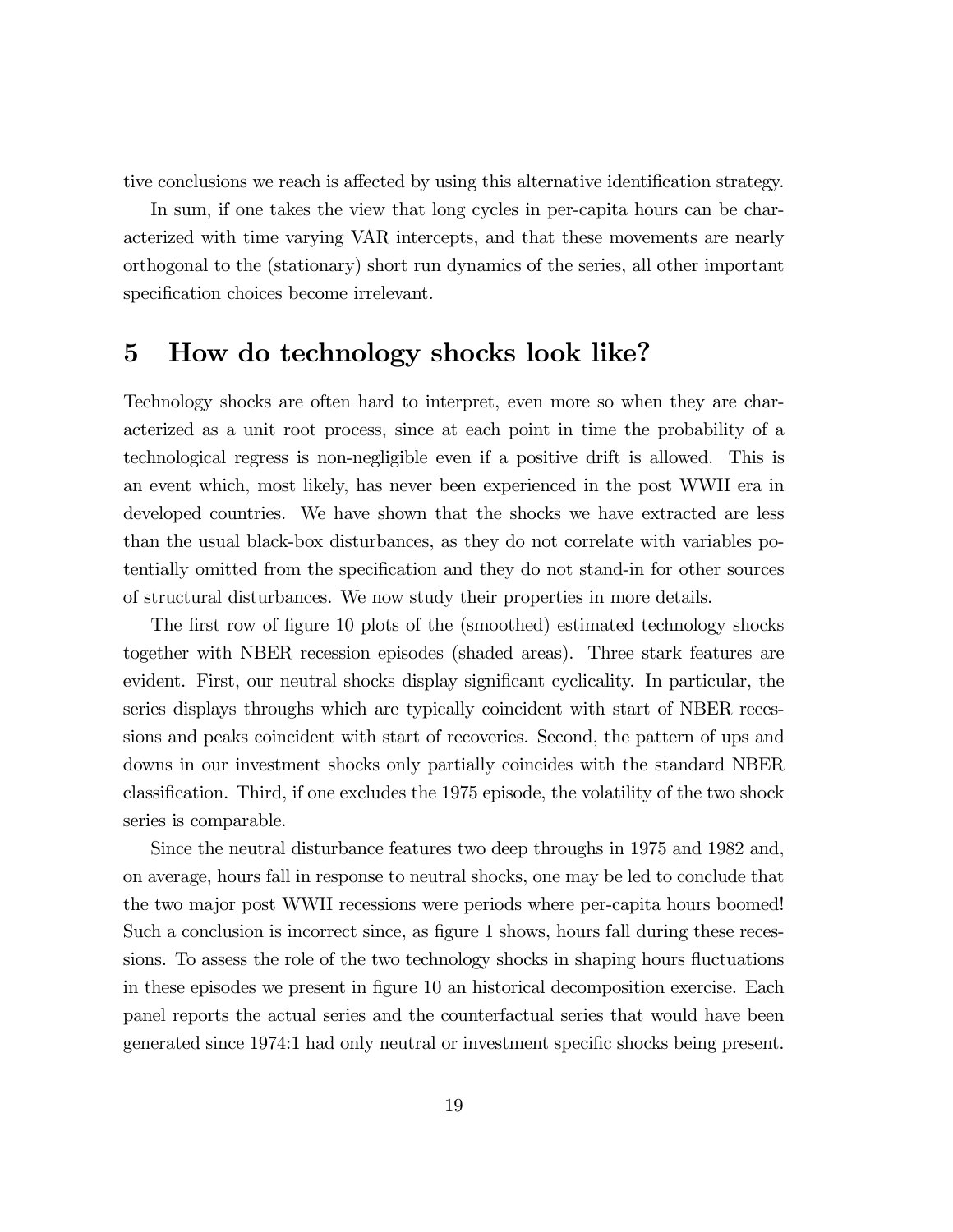Three features are evident. First, the effect of the two shocks on per-capita hours depends on time and on the state of the economy. Second, neutral shocks generate minor fluctuations in per-capita hours, except for the late 1990s. In particular, they generate no fluctuations in the 1975 recession and only a little fall in the 1982 recession. On the other hand, it is when per-capita hours peak that neutral shocks induce opposite movements in the counterfactual hours series. Third, investment specific shocks contribute to the fall in the 1975 and 1982 recessions, but a large portion of hours fluctuations in both episodes is left unexplained.



Figure 10: Technology shocks

Figure 11 also gives an indication of the nature of the two estimated technology shocks. In fact, the counterfactual price of investment series that investment specific shocks generate is practically identical to the observed price of investment series and the counterfactual labor productivity series that neutral shocks generate is practically identical to the observed labor productivity series. Hence, the two technology shocks are simply univariate shocks to the growth rate of relative price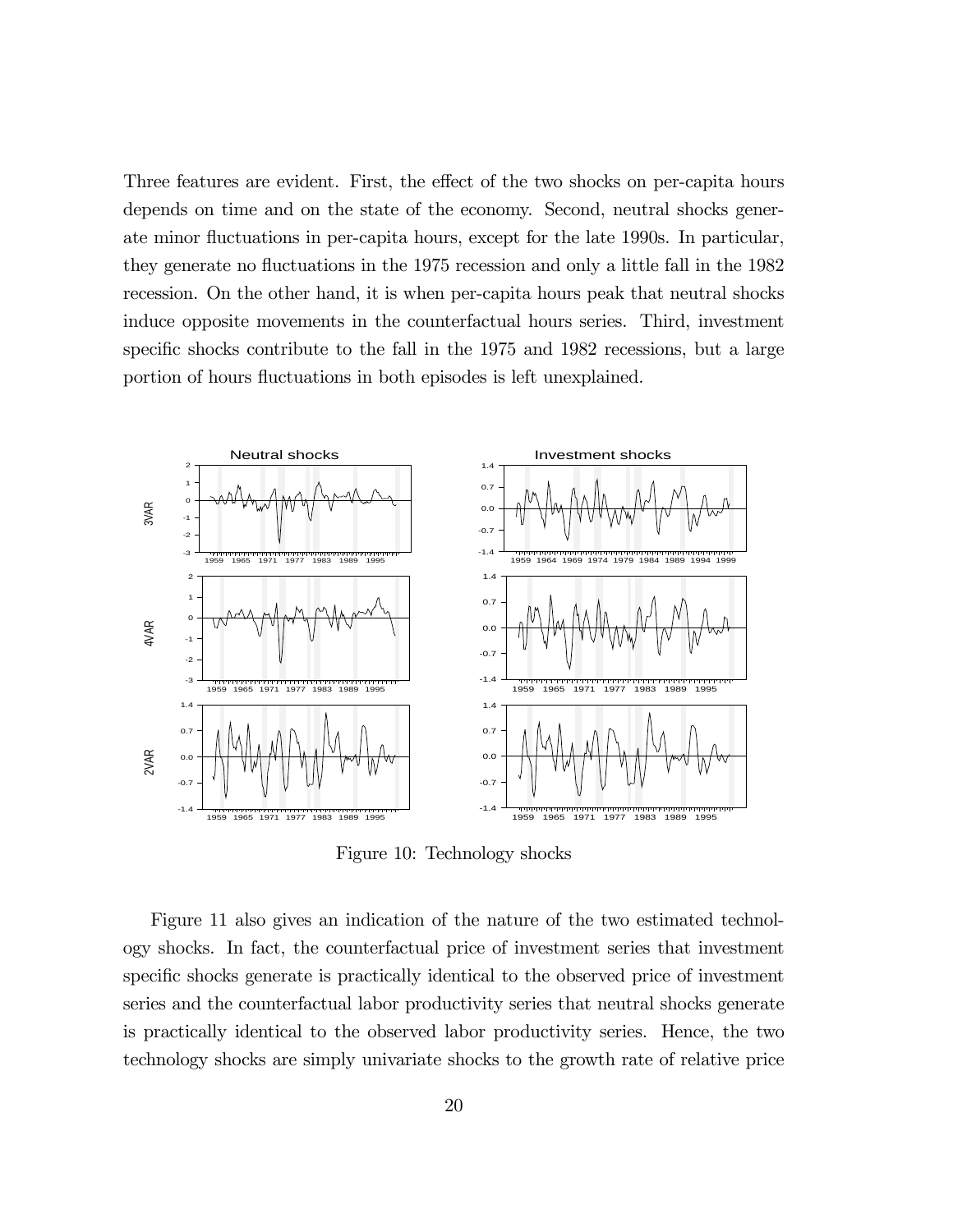of investment and labor productivity.



Figure 11: Historical decomposition

We next analyze how these shocks relate to those extracted from standard accounting exercises, which are often used as exogenous forces in calibrated models. We construct Solow residuals shocks, using a Cobb-Douglas production function, adjusting for capacity utilization, and standard estimates of the labor share. Using the definition of labor productivity and the production function, we have that  $\frac{y_t}{n_t} = (\frac{u_t k_t}{n_t})^{\alpha} A_t$ , where  $A_t$  measures total factor productivity (TFP),  $N_t$  is private nonfarm business sector hours,  $u_t$  is capacity utilization, and  $k_t$  are capital services (both of which are obtained from the US Bureau of Labor Statistics). In the upper left corner of figure 12 we plot neutral and TFP shocks obtained differencing the estimated TFP series. It is clear that the correlation of the two series is low (the maximum value occurs contemporaneously and it is only 0.19), that innovations in the estimated TFP displays higher volatility (0.79 vs 0.53), that the majority of this volatility is concentrated in the high frequencies of the spectrum, and that TFP shocks are positive in some NBER recessions. Similar conclusions are obtained if we sample annually our neutral shocks and compare them with the aggregate technol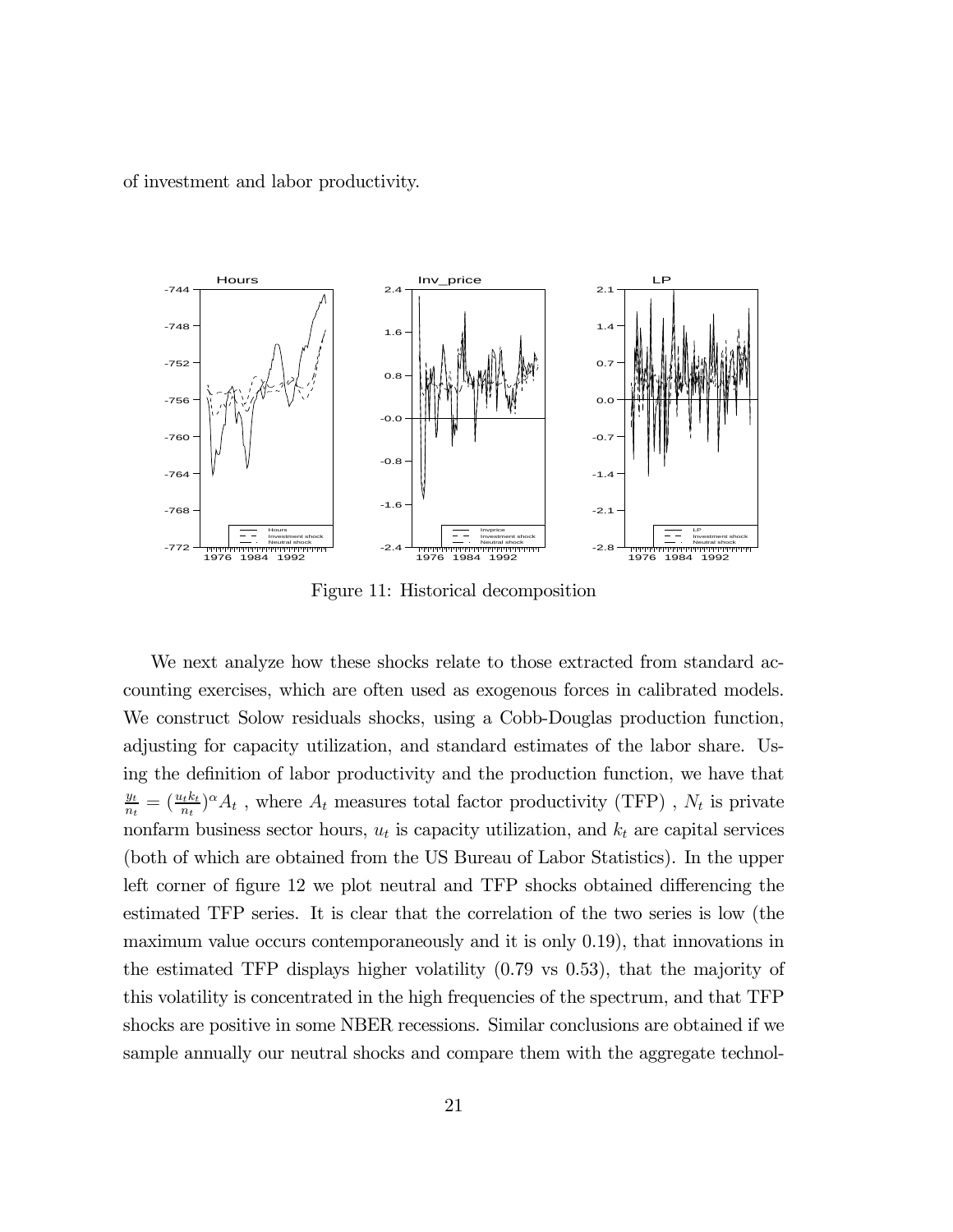ogy shocks of Basu et al. (2005); the contemporaneous correlation is somewhat lower (0.10) but the ranking of volatilities is unchanged. Hence, if displaying the right sign in major recessions and being coincident and in phase with the NBER indicator is a plus, our neutral shocks have better features than standard TFP shocks.



Figure 12: Technology shocks and other shocks

To compare our price investment shock series with an accounting series for disturbances to the price of investment, we use the law of accumulation of capital  $k_{t+1} = (1 - \delta)k_t + v_t i_t$ , where  $v_t$  is the inverse of the price of investment, quarterly measures of the capital stock and of the available investment series. The accounting series for disturbances to the price of investment is obtained by differencing the estimated series for  $v_t$ . The upper right corner of figure 12 plots the resulting series and the estimated investment specific shocks. As it was the case with neutral shocks,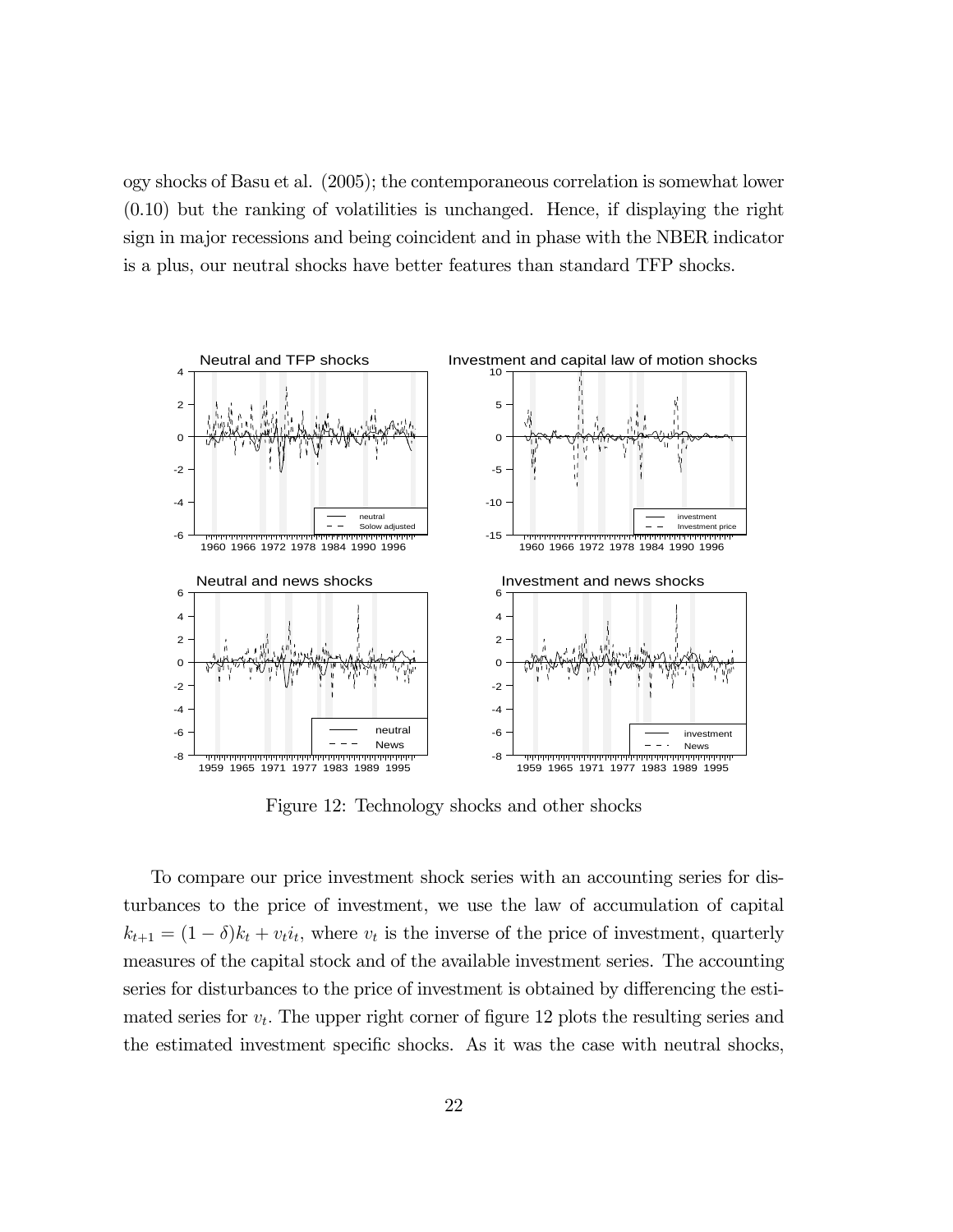the volatility of the accounting series is much higher than the volatility of our estimated price of investment shock series  $(2.31 \text{ vs } 0.40)$ ; the two series are positively correlated at leads and lags (maximum effect 0.3 at lag 4), but differ considerably in the last three NBER recessions.

Beaudry and Portier (2005) have shown that there is an almost perfect correlation between technology shocks identified with long run restrictions in a bivariate model with TFP and stock prices and what they call news shocks, i.e. shocks which do not generate any contemporaneous effects on TFP, but instantaneously affect stock prices. Are our two technological disturbances related to news shocks? We graphically show the relationships in the second row of figure 12. It is clear that the correlation between the two series is far from perfect and, if anything, they move in opposite direction, especially at NBER recession dates. For example, in the 1975 recession, news shocks are positive, while both our neutral and investment specific shocks are negative. Even looking forward, news shocks do not capture the dynamics of our two technological shocks. In fact, the regression line between neutral and news shocks has a slope equal to  $-0.12$  (with a t-statistic equals to  $-$ 3.03) and the slope does not change magnitude if we lag the news shock series up to 16 quarters. The slope between investment specific shocks and news shocks is -0.11 (with a t-statisitic equals to -3.15) and its magnitude falls if we lag the news shock series up to 16 quarters. Hence, the relationship between technology shocks and news shocks identified by Beaudry and Portier (2005) may be spurious. Once proper technology shocks are extracted, news shocks have little to do with them.

To confirm this conclusion we perform two additional exercises. First, we examine whether adding stock prices to our three variable system changes the informational content of our technology shocks. As shown in the second row of figure 10, adding stock prices to the system hardly changes the main features of our technological disturbances. Second, we run two bivariate systems with stock prices and either labor productivity or the price of investment and compare the structural shocks with those obtained in our benchmark VAR. If the results by Beaudry and Portier (2005) are due to the low dimension of the system, we should see the time series properties of technology shocks to vary in bivariate systems. Indeed, the time series properties of technology shocks do change substantially in bivariate systems (com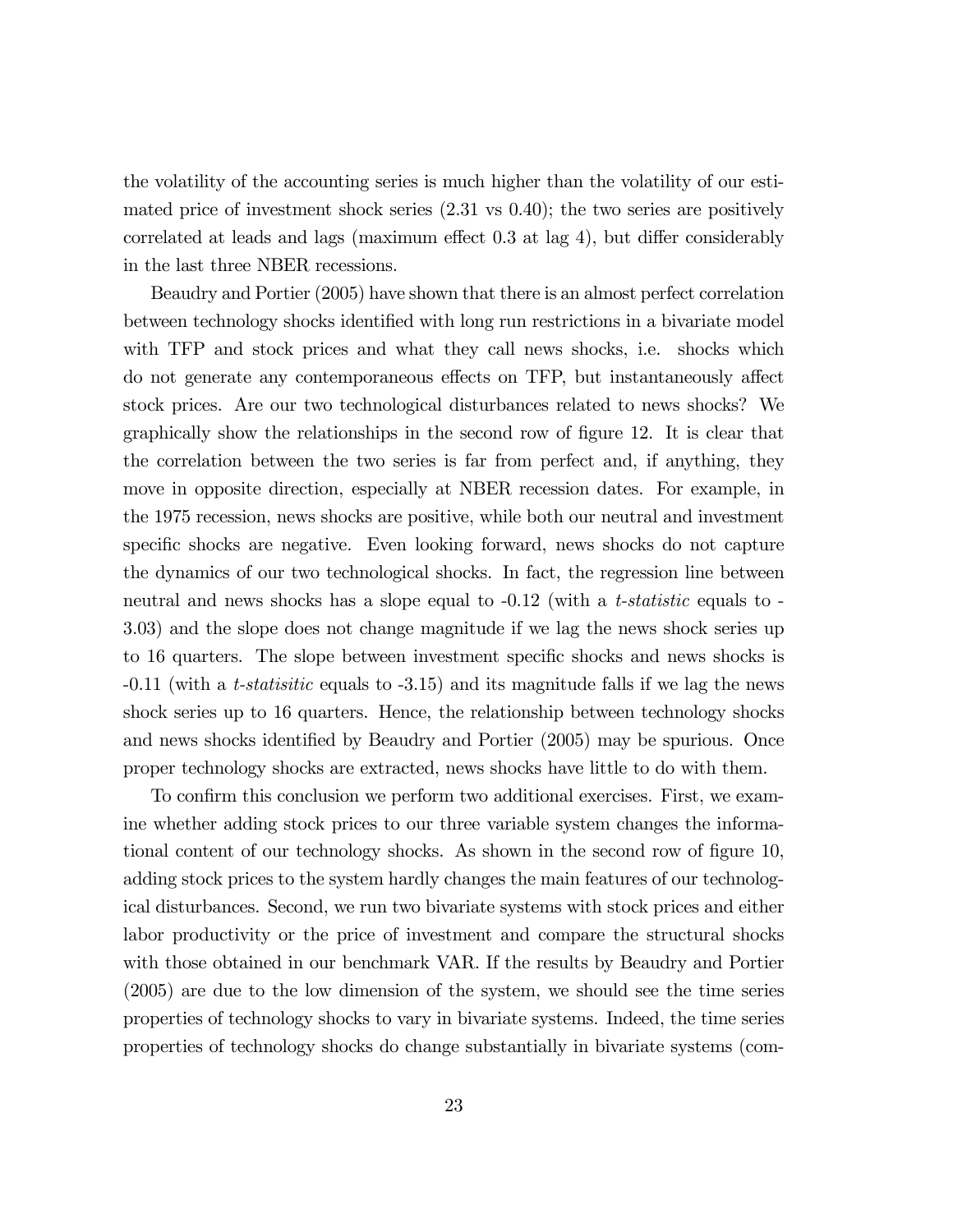pare the first and the third row of figure 10). Hence, news shocks correlate with technology shocks only to the extent that the conditioning set is limited to lagged measures of productivity (or the price of investment) and stock prices.

To sum up, neutral shocks show a marked cyclical pattern but, in general, they have little to do with hours fluctuations except in the late 1990s. Moreover, the negative hours response they induce occur primarily during non-recessionary episodes. Investment specific shocks do not display strong cyclical features, but they induce movements in per-capita hours in the direction one would expect, especially at recession times. The technology shocks one extracts from a bivariate system, TFP data and standard approaches are substantially different from the shocks we have obtained and there is no evidence that our shocks are related to news shocks.

Since a large portion of the fluctuations in per-capita hours is not due to technology shocks, both on average and in specific historical episodes, what then drives hours fluctuations? Such a question is difficult to answer with our trivariate systems, since the remaining shock captures all the sources of stationary disturbances in productivity and, potentially, the effects of all omitted stationary variables. Nevertheless, an analysis of its features may shed light on its nature. It turns out that such a shock is negatively and significantly correlated with the news shock contemporaneously (estimate is -0.03 and t-statistic -2.47) and that the maximum correlation is lagged 7 quarters (estimate is 0.20); it is also somewhat correlated with oil shocks (maximum correlation is 0.17 with 7 leads of oil shocks) and with FFF innovations (maximum correlation is 0.16 with 2 lags of FFF shocks), but it is unrelated to inflation, to the consumption to output or the investment to output ratios which may proxy for goods demand driven fluctuations. We also find that this shock is quite cyclical; i.e. it displays throughs at major NBER recessions, and induces positive per-capita hours and output responses.

## 6 Discussion and conclusions

The evidence this paper presents substantially qualifies what is available in the literature. We show that the presence of long cycles in hours has little effects on the sign of the dynamic relationship between investment specific shocks and hours, while we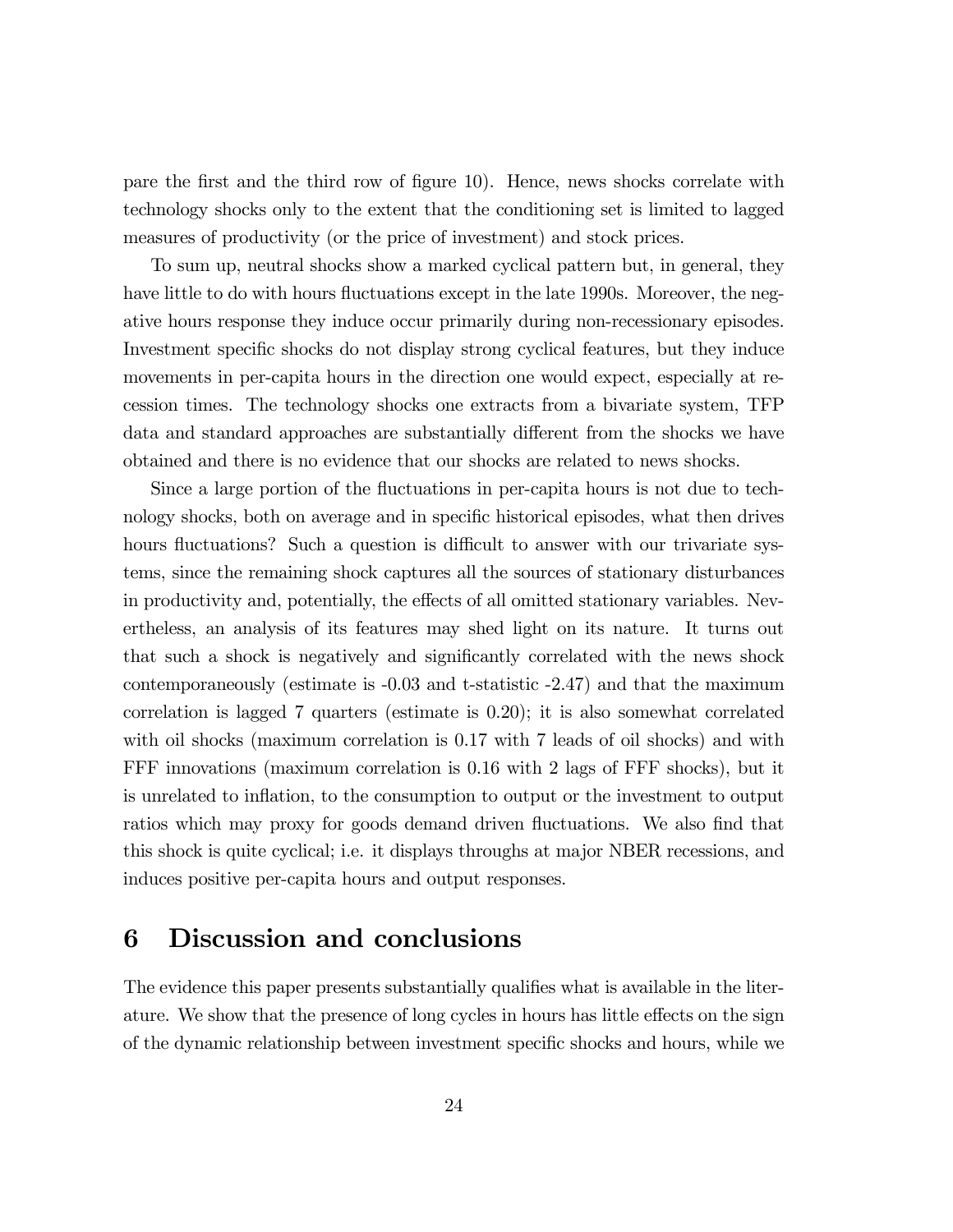confirm it could drive the sign of the dynamic relationship between neutral shocks and hours. We also show that neither differencing the hours series, nor splitting the sample in pieces is the right approach to follow. The first choice induces overdifferencing and enhances the importance of measurement error; the second introduces important small sample biases (and inefficiencies) in the estimation. Allowing the intercept of the hours series in the VAR to vary over time is instead a much more natural approach. In addition, given that the observed long cycles in hours are relatively stable over time, low frequency movements in hours can not be generated by permanent changes in taxes, in the relative importance of wealth and substitution effects or in the size of the government employment sector. This also suggests that models should not necessarily provide economic reasons leading to a unit root in per-capita hours as, for example, Francis and Ramey (2005) seem to argue.

In the literature, the empirical evidence on the relationship between per-capita hours and technology shocks seems to depend on a number of specification choices. Our analysis shows that such an outcome is due to an inappropriate treatment of the long cycles in hours. Once these cycles are taken care in any reasonable way, the data robustly suggest a number of interesting facts which we believe are useful for empirically distinguishing models of the business cycle. In particular:

- Per-capita hours fall in response to neutral shocks and increase in response to investment shocks.
- Neutral shocks explain a small portion of per-capita hours fluctuations and a much larger portion of output fluctuations; the opposite is true for investment specific shocks.
- The negative response of per-capita hours to neutral shocks primarily occurs at non-recessionary times.
- Neutral shocks are more cyclical than investment specific shocks and display upturns and downturns which match the NBER classification.
- The technology shocks we recover are uncorrelated with news shocks or technology shocks extracted with accounting exercises.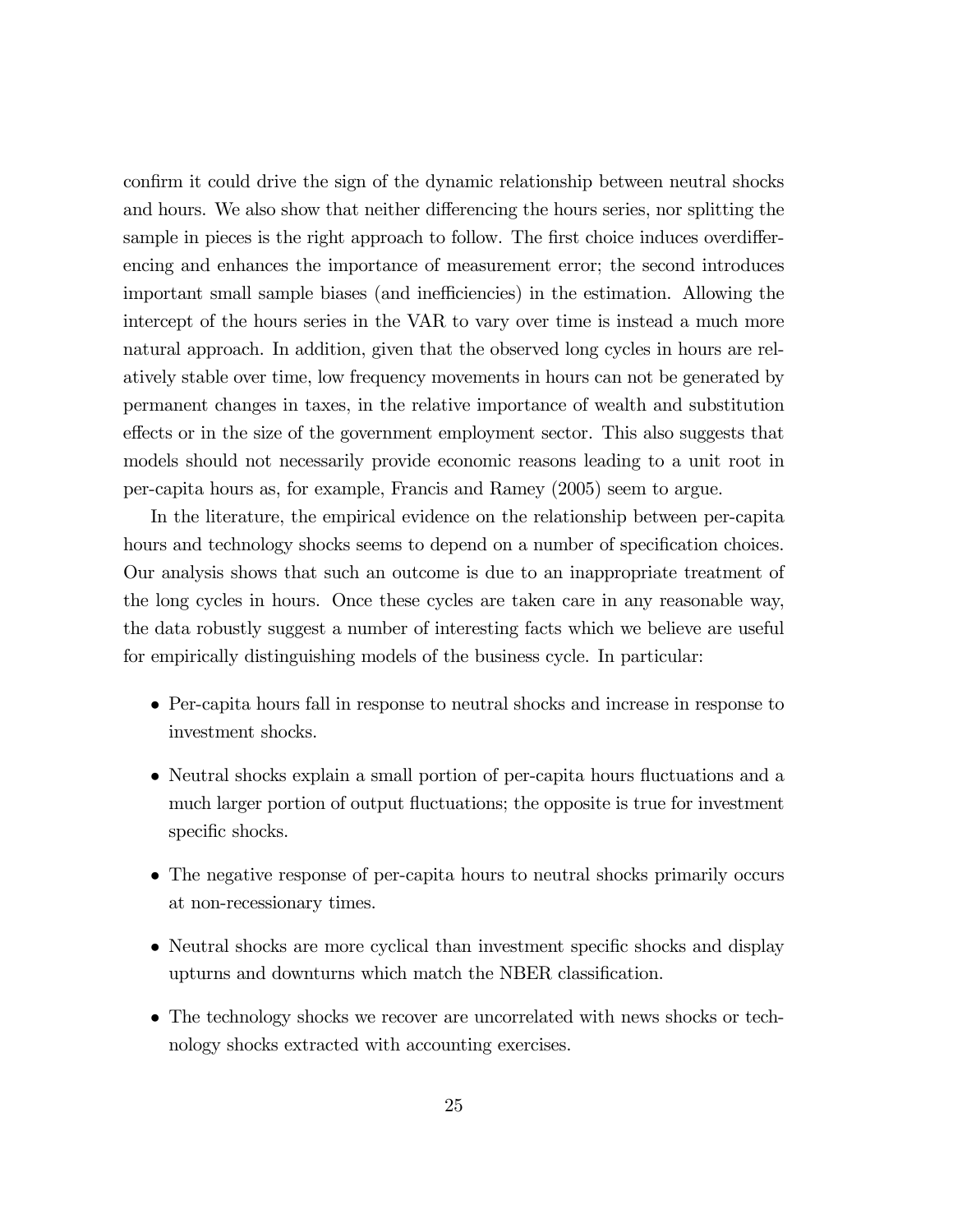• Shocks other than technological disturbances are crucial in explaining the dynamics of per-capita hours since the mid-1950s.

Future research should try to relate these finding to theories of the business cycle by simulating models and running trivariate VARs on similar sample sizes. Some of our results may be hard to reconcile with standard models, both of flexible price and sticky price orientations. In particular, models with standard preferences and production function may have hard time to generate different signs and different magnitudes in hours in response to neutral and investment specific shocks. They may also have a hard time to reproduce the relative size of hours (and output) fluctuations explained by the two technology shocks we found in the data. Canova, et. al. (2006) instead discuss a model where improvements in the neutral technology cause Schumpeterian creative destruction and trigger adjustments along both the intensive and the extensive margins of the labor market. They show that once the technology shocks extracted from the VAR are fed into such a model, the qualitative and quantitative features of the responses of hours, unemployment, finding and separation rates are accurately reproduced.

There are many other dimensions along which our work could be extended. First, it would be interesting to try to explain what drives long cycles in hours. While Comin and Gertler (2006) have made a step in that direction, much work still needs to be done. Second, one could try to relate the dynamics of hours to the "Great Moderation" literature (see e.g. Canova, et. al. (2007)). Gambetti (2005) has attempted to do this by estimating an empirical model where the dynamic relationships and the variances of the shocks are allowed to change over time. He argues that the relationship between technology shocks and hours displays a significant change since the late 1990's, which could be consistent with the evidence presented in figure 2, and which deserves further investigation. Finally, while most analyses concentrate on the US, one would like to know if our evidence also holds across countries. Since series for hours and the price of investment are hard to obtain for many countries this may require considerable work. All in all, these extensions help to provide a more complete picture of the dynamics induced by various technology shocks and suggest ways to account for them with fully specified dynamic models.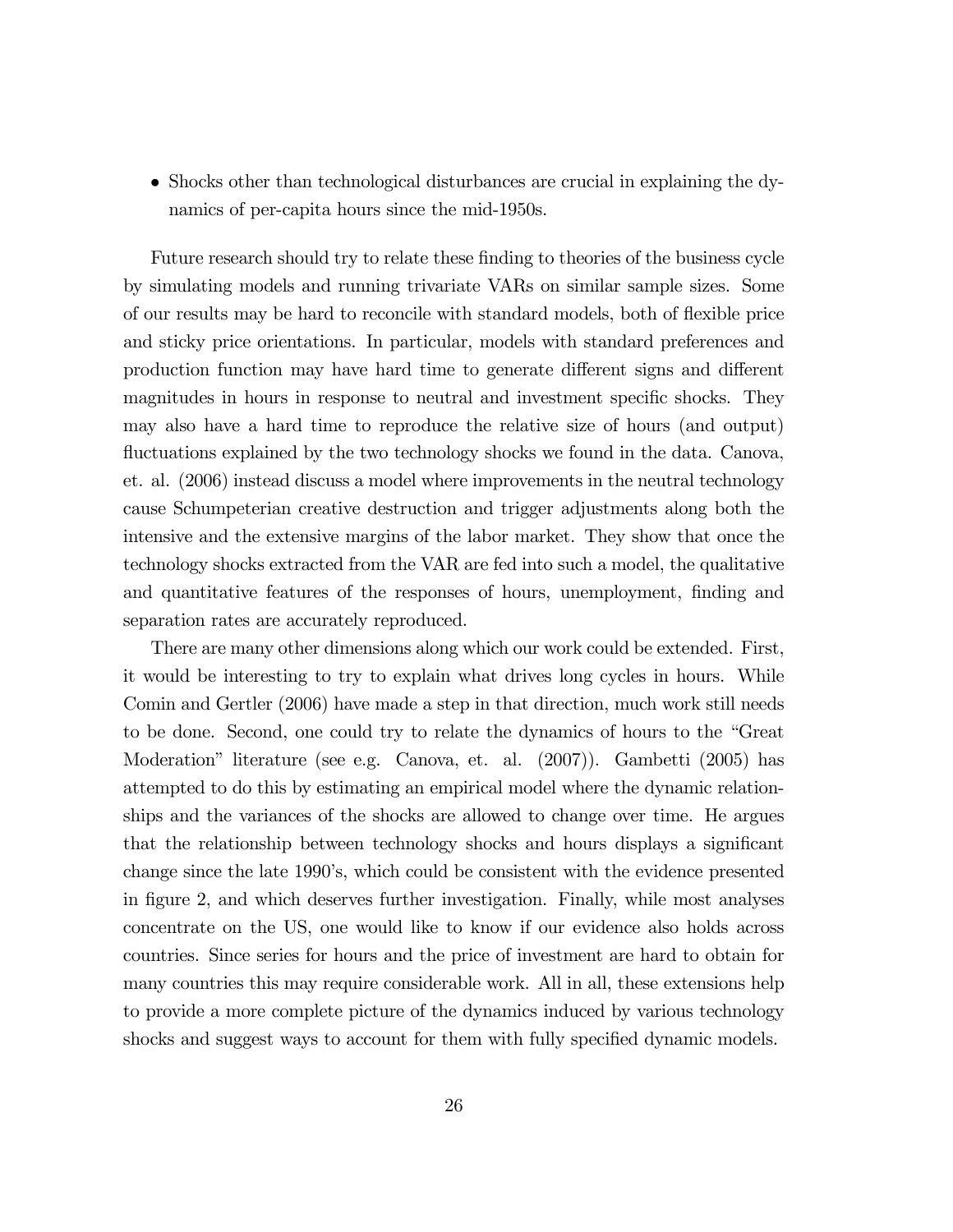## References

- [1] Altig D, Christiano J, Eichenbaum M, Linde J. 2005. Firm-Specific Capital, Nominal Rigidities and the Business Cycle. NBER Working Paper 11034.
- [2] Basu S, Fernald J, Kimball M. 2006. Are technology improvements contractionary? American Economic Review 96: 1418-1448.
- [3] Beaudry P, and Portier F. 2005. Stock prices, news and economic fluctuations. American Economic Review 96: 1293-1307.
- [4] Canova F, Lopez-Salido D, Michelacci C. 2006. Schumpeterian technology shocks. Available at www.crei.cat/people/canova/
- [5] Canova F, Gambetti L, Pappa E. 2007. The Structural Dynamics of Output Growth and Inflation: Some international Evidence. *Economic Journal* 117: C167-C191.
- [6] Chari V, Kehoe P, McGrattan E. 2005. A critique of SVAR using Real Business Cycle theory. Fed of Minneapolis, working paper 631.
- [7] Christiano L, Eichenbaum M, Vigfusson R. 2003. What happens after a technology shock. Available at http://www.faculty.econ. northwestern.edu/faculty/christiano/research.htm.
- [8] Comin D, Gertler M. 2006. Medium Term Business Cycles. American Economic Review 96: 523-551.
- [9] Dedola L, Neri S. 2007. What does a technology shock do? A VAR Analysis with model-based sign restrictions. Journal of Monetary Economics 54: 512-549.
- [10] Erceg C, Guerrieri L, Gust C. 2005. Can Long Run Restrictions Identify technology shocks. Journal of the European Economic Association 3: 1237-1278.
- [11] Evans, C. 1992. Productivity Shocks and Real Business Cycles. Journal of Monetary Economics 29: 191-208.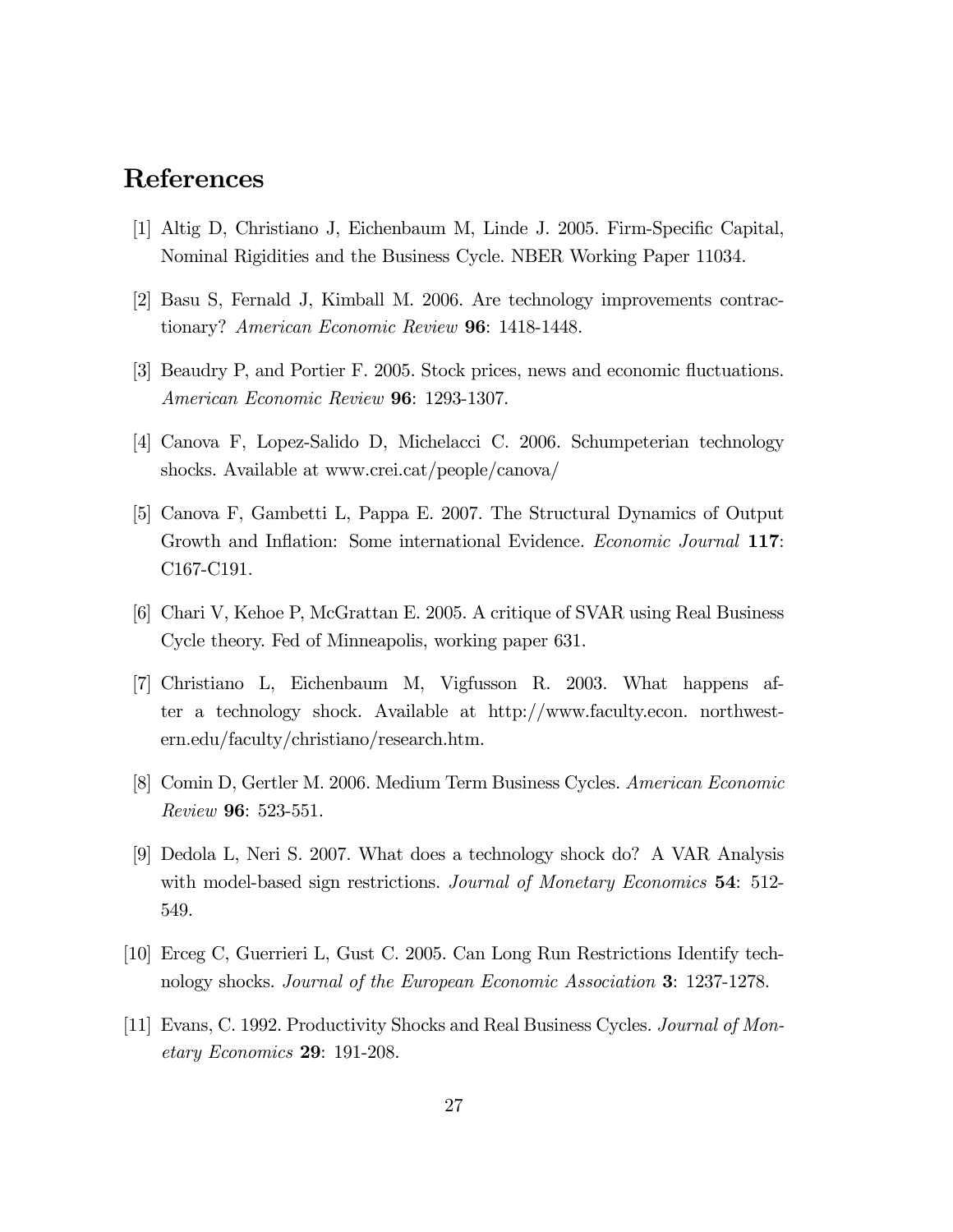- [12] Faust J, Leeper E. 1997. Do Long Run Restrictions give reliable Results? Journal of Business and Economic Statistics 15: 343-353.
- [13] Fernald J. 2007. Trend Breaks, Long Run Restrictions, and the Contractionary Effects of Technology Shocks. Journal of Monetary Economics 54: 2467-2485.
- [14] Fernandez-Villaverde J, Rubio-Ramirez J, Sargent T, Watson M. 2007. The ABC (and D) for understanding VARs, American Economic Review 97: 1021- 1026.
- [15] Fisher J. 2006. The Dynamic Effects of Neutral and Investment-Specific Technology Shocks. Journal of Political Economy 114: 413-451.
- [16] Francis N, Ramey V. 2005. Is the Technology-Driven Real Business Cycle Hypothesis Dead? Shocks and Aggregate Fluctuations Revisited. Journal of Monetary Economics 52: 1379-1399.
- [17] Francis N, Ramey V. 2006. Measures of per-capita hours and their implications for the technology-hours debate. University of North Carolina, manuscript.
- [18] Galí J. 1999. Technology, Employment, and the Business Cycle: Do Technology Shocks Explain Aggregate Fluctuations?, American Economic Review 89: 249- 271.
- [19] Galí J. 2005. Trends in hours, Balanced Growth, and the Role of Technology in the Business Cycle. Federal Reserve Bank of St. Louis Review, July-August, 459-486.
- [20] Gambetti L. 2005. Technology shocks and the response of hours worked: time varying dynamics matter. Available at http:// www.pareto.uab/gambetti.
- [21] Giordani P. 2004. An alternative explanation of the price puzzle. Journal of Monetary Economics **51**: 1271-1296.
- [22] Greenwood J, Yorokoglu M. 1997. 1974. Carnegie-Rochester Conference Series on Public Policy 46: 49-95.